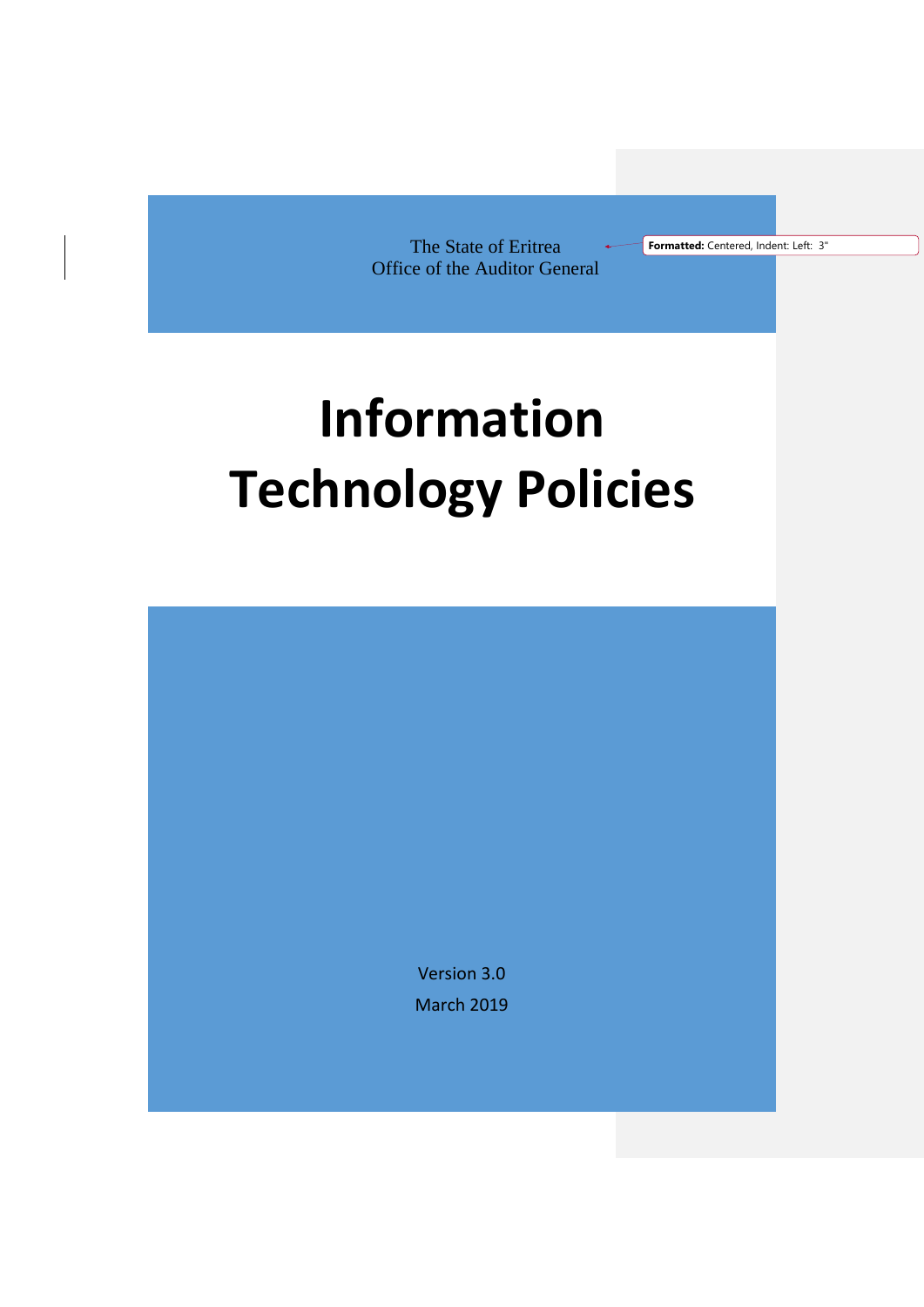# **Foreword**

This Information Technology Policy is a key document in guiding the members and guest users of the Office of the Auditor General (OAG) in the use of their OAG IT facilities.

The Office of the Auditor General has been supporting the development of requisite technological capacity for its auditors and corporate staff members as part of a wider structural building of the office. As a result, the office has invested enormous amount of money in providing its staff with necessary technological means that will support them in dealing with the day to day business endeavors.

This policy should be used along with other personal and professional ethics, IT environment and both civil and criminal legal requirements. Therefore, it is expected that all OAG staff shall strive to obtain an understanding of this policy and ensure compliance and implementation during the use of OAG IT facilities.

1

**Commented [G1]:** 

| Commented [G2]:        |
|------------------------|
|                        |
| Commented [G3]:        |
| <b>Commented [G4]:</b> |

**Commented [G5]:** 

Auditor General 2019

\_\_\_\_\_\_\_\_\_\_\_\_\_\_\_\_\_\_\_\_\_\_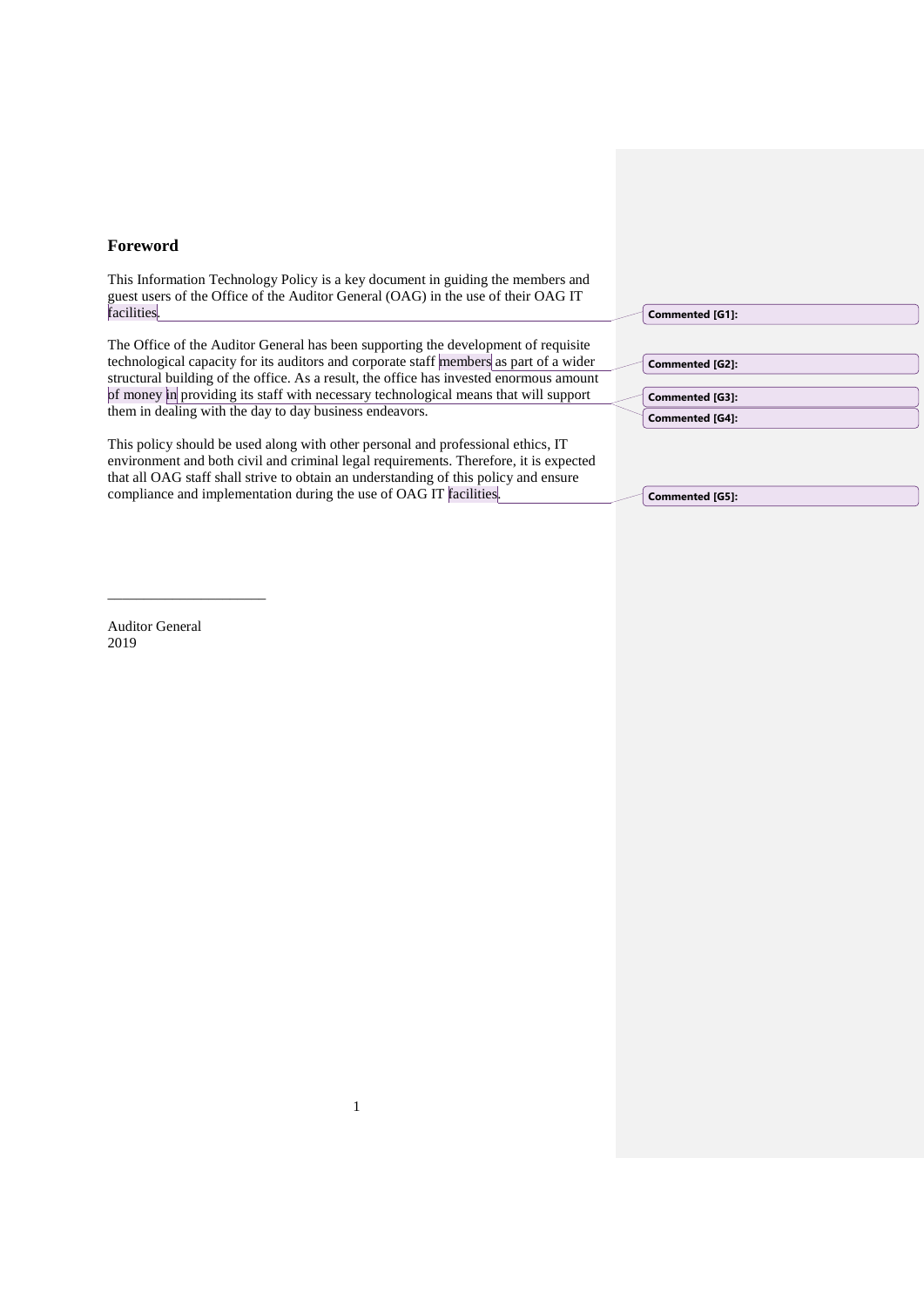## **Introduction**

OAG information technology resources constitute valuable OAG assets that must be managed accordingly to ensure their integrity, security, and availability for learning, research and the itsoffice's business activities. To accomplish accommodate its mission, OAG requires the office to establish basic information security policies and standards and to provide both access and reasonable security at an acceptable level. The OAG Information Technology policies and controls are intended to facilitate and support authorized access to its the office's information system.

The purpose of the OAG Information Policy is:

- To establish office-wide Protocol for Information Security.
- $\sim$  To help identify and prevent the compromise of information security and the misuse of OAG information technology resources.
- $\blacktriangle$ To protect the reputation of the office and to amplifyallow its the office its legal and ethical responsibilities with regard to its information technology resources.
- $\leftarrow$  To enable OAG the office mManagement to respond to complaints and queries about real or perceived non-compliance with the office's Information Technology Policies.

#### **Responsibility**

Authorized users of OAG information technology resources are individuallypersonally responsible for complying with all OAG policies and standards relating to information security, regardless of the location of residence, head office or field, and will be held personally accountable for any misuse of these resources.

#### **Communication**

This document governs all IT systems administration of OAG. Authorized users of OAG IT facility, be it employees, students or guest users have both the right and an obligation to know the policy of OAG. Management has an obligation to communicate this policy to all authorized users including new recruits of the office. Any person who has been granted the right to use OAG IT facilities will automatically be an authorized user, and thus agrees to abide by this policy document.

#### **Amendments**

Proposals for amendments to this document may be submitted to the Information Communication Technology DivisionSystems Audit Division for review. If the review results in the need to amend the Information Technology Policies, the IT personnel and systems administrator will draft the proposed amendment. The proposed amendment will be forwarded to the Information Technology Division. Upon consensus by that division, the proposed amendment will be forwarded to the Auditor General and if approved, will be included in the Information Technology Policies Manual.

**Commented [G6]:** 

**Formatted:** Bulleted + Level: 1 + Aligned at: 0" + Indent at: 0.25"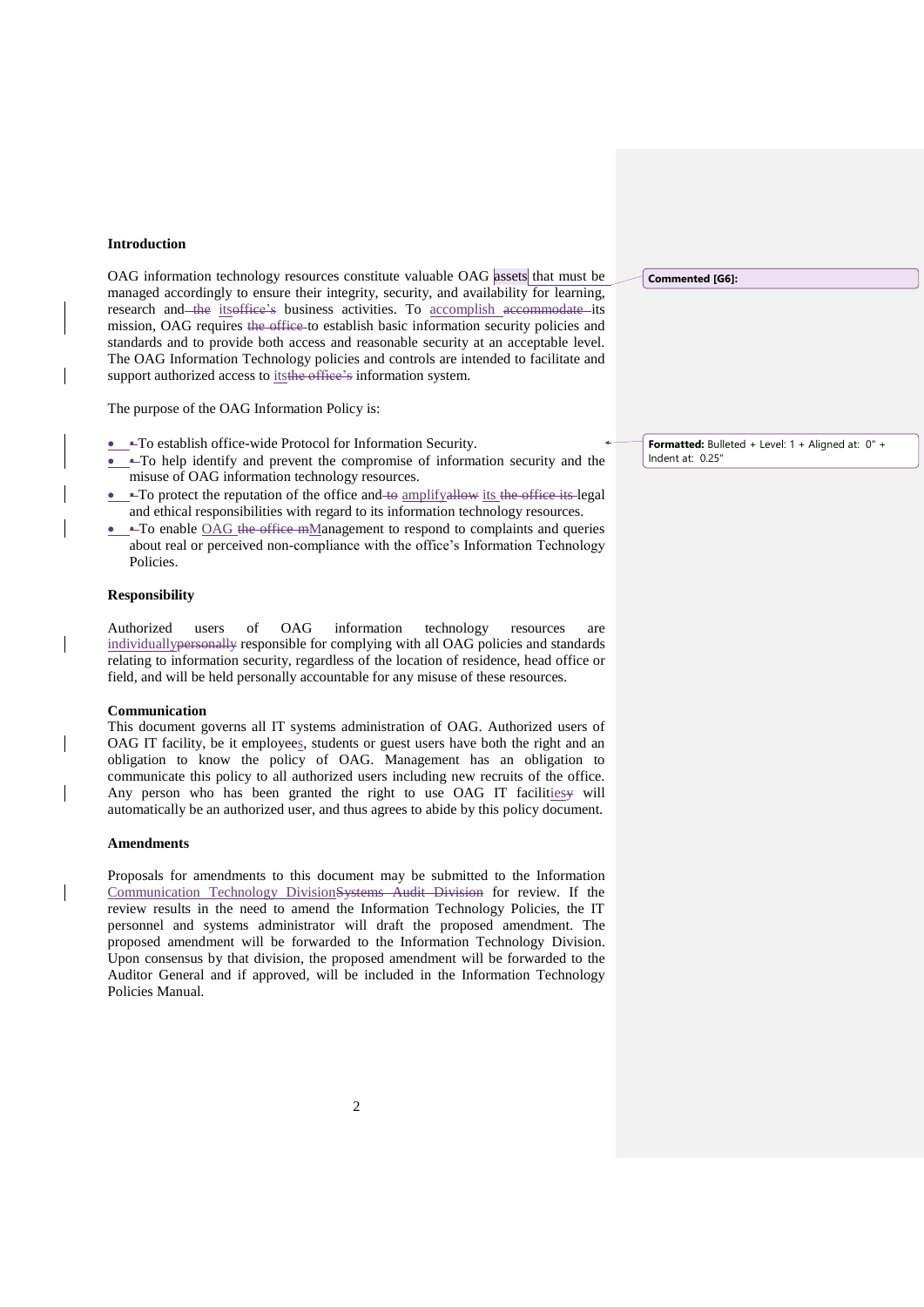# **Table of Contents**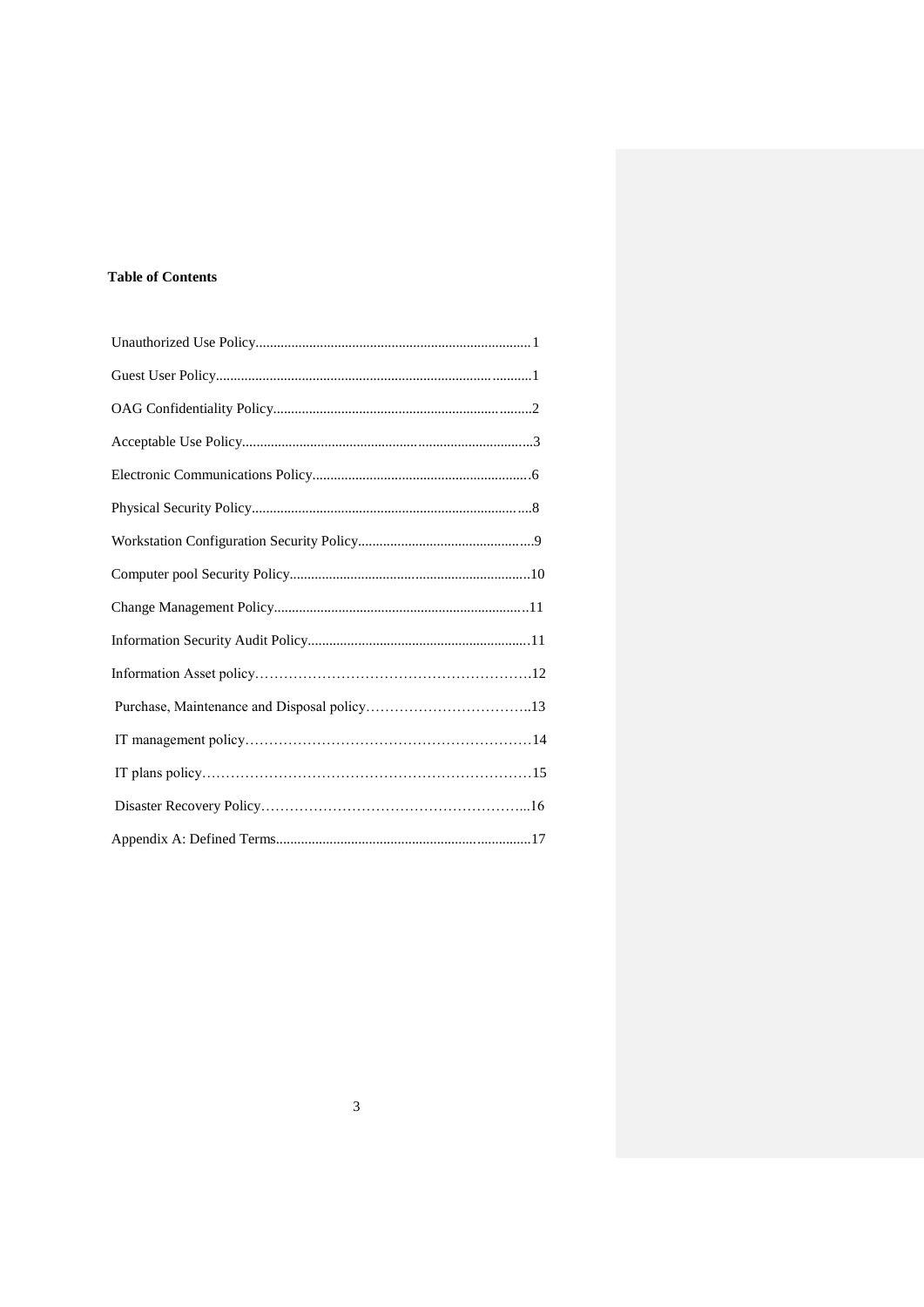# **1. Unauthorized Use Policy**

## **1. 1 Purpose.**

This policy sets forth the OAG's policy regarding Unauthorized Use of the OAG Information Technology Network.

#### **1.2. Scope.**

This policy covers all Unauthorized Use of the OAG Information Technology Network, whether such Unauthorized Use is done by a person who is not an Authorized User, or by an Authorized User who exceeds the limits of that person's authorization whose use exceeds Authorized Use permitted by the OAG, all of whom are referred to in this policy as "Unauthorized Users."

# **1.3. Policy.**

All Unauthorized Users are prohibited from using OAG Information Technology Network for any purpose whatsoever. Authorized Users are prohibited from using the OAG Information Technology Network in any way that exceeds the limits of their individual authorization.

## **1.4. Enforcement**.

Unauthorized Users who are employees of the OAG may be subject to disciplinary action, up to and including termination of employment, statutory, legal or criminal actions. Unauthorized Users who are Students at the OAG may also be subject to disciplinary action, up to and including expulsion from the OAG training programs. Unauthorized Users whatsoever relationship might have with OAG may also be subject to statutory, legal or criminal actions.

# **2. Guest User Policy**

# **2. 1 Purpose.**

The OAG promotes sharing and learning within its community. In doing so, the OAG often grants to OAG guests and visitors the right to use its information technology resources in compliance with the OAG Information Technology Policies. Such authorized persons are Guest Users and are also Authorized Users to the extent of their authorization.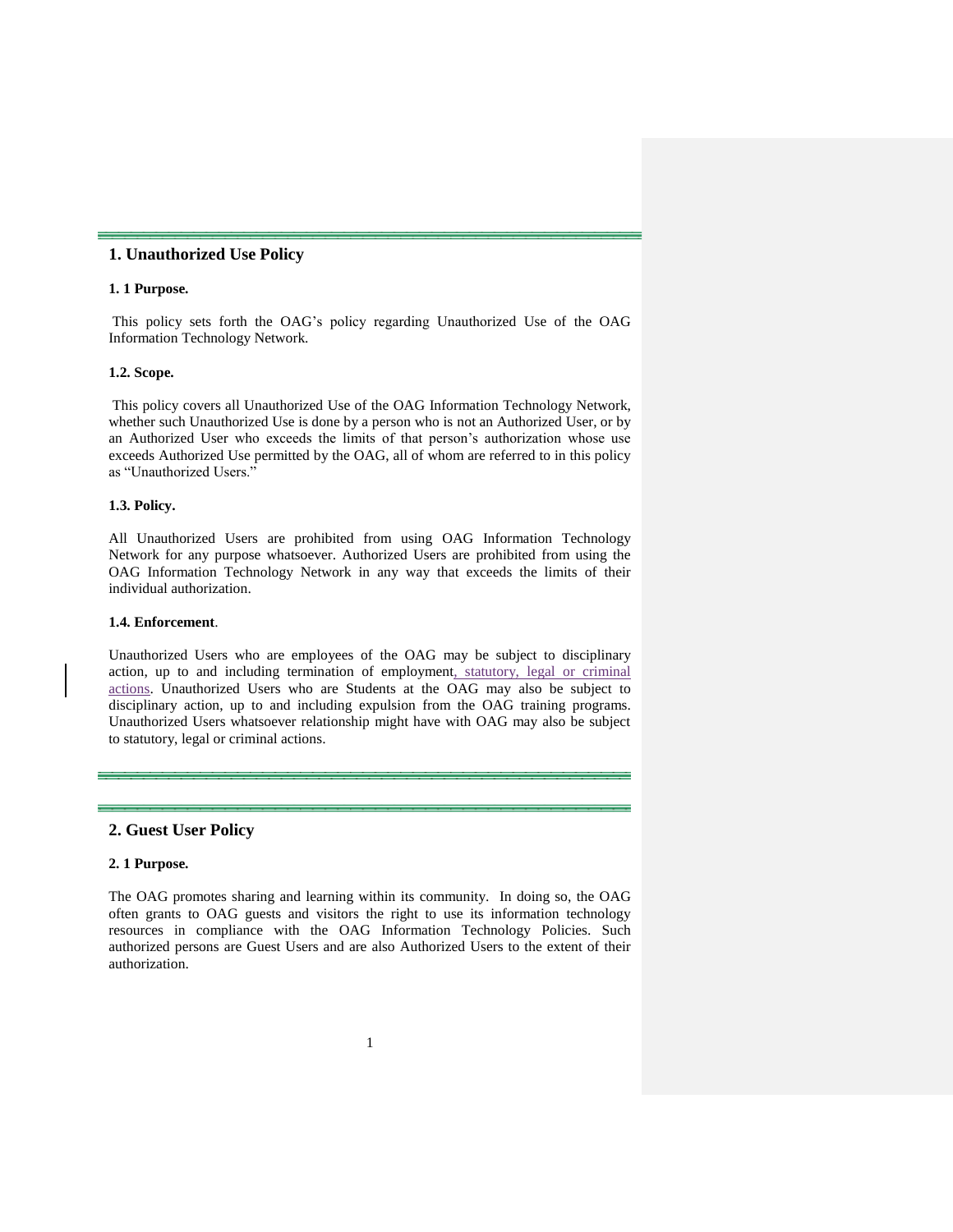## **2.2. Scope.**

This policy applies only to any Guest Users and does not include OAG staff.

# **2.3. Policy.**

A Guest User is an Authorized User when utilizing the OAG's information technology resources in compliance with the OAG Information Technology Policies and as long as the use remains within the limits of the Guest User's individual authorization. The Guest User may be authorized to use computers in the OAG's computers pool and selected Software. The Guests may also be permitted to selected areas of the OAG's Information Technology Network.

#### **2.4 Enforcement.**

Any Authorized User found to be in violation of this policy will be considered an Unauthorized User, and as such are subject to disciplinary action pursuant with the Enforcement section of the Unauthorized Use Policy.

# **3. OAG Confidentiality Policy**

#### **3.1. Purpose.**

Confidential information may be developed or obtained by OAG management, employee or stakeholder as a result of that person's relationship with the OAG. The purpose of this policy is to safeguard information from unauthorized users.

# **3.2. Scope.**

Confidential information includes, but not limited to, the following types of information:

- Clients Audit files and documents
- Student and employee information, such as address, telephone number, birth date and other private information.
- Operations manuals, OAG practices, techniques and materials, development plans, and financial information
- Student or applicant lists, grades, personnel and payroll records, records and files of the OAG, and other information concerning the business affairs or operating practices of the OAG.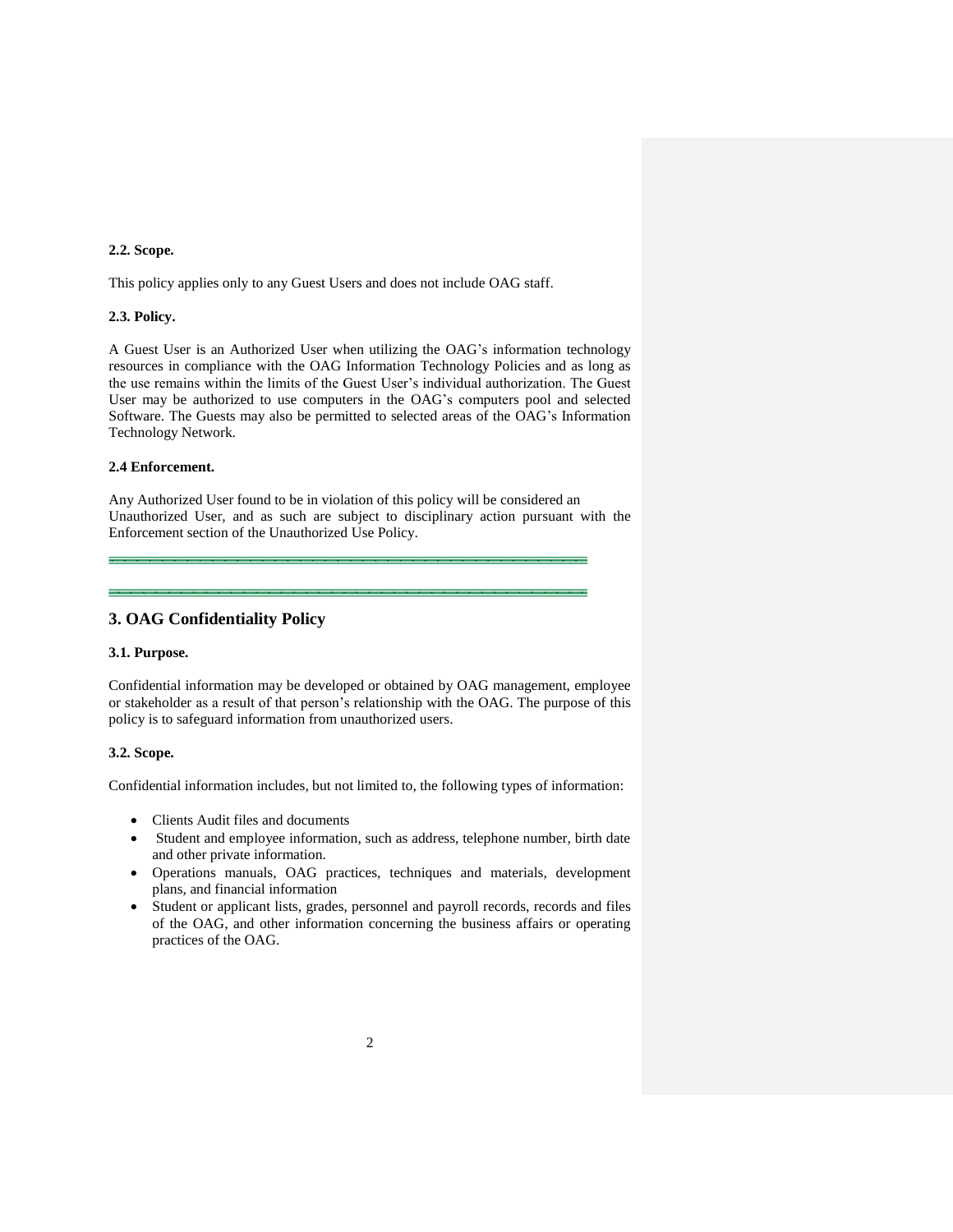#### **3.3. Policy.**

All Authorized Users who have contact with and access to confidential information must keep such information confidential. Confidential information must never be released, removed from the OAG premises, copied, transmitted, or in any other way used by the Authorized User for any purpose outside the scope of their OAG employment, nor revealed to non-OAG employees, without the express written consent of OAG management.

Information stored on the OAG Information Technology Network is confidential and may not be distributed outside the OAG except in the course of the OAG's business guidelines or as otherwise authorized by management.

Authorized Users may not remove or borrow from the OAG premises any computer equipment, disks, or related technology, product or information unless authorized to do so.

## **3.4. Enforcement.**

Any Authorized User found to be in violation of this policy will be considered an Unauthorized User, and as such are subject to disciplinary action pursuant with the Enforcement section of the Unauthorized Use Policy. In addition, Auditors who violate this policy will be liable with breach of confidentiality principles as stipulated in the professional code of ethics, fundamental principles.

# **4. Acceptable Use Policy**

# **4.1. Overview.**

Unauthorized uses expose the OAG to many risks including legal liability, Virus attacks, and the compromise of Network systems, Services, and information.

# **The OAG Information Technology Network includes**:

Internet/Intranet/ related systems, including but not limited to computer/Networking equipment, Software, Operating Systems, storage media, network accounts providing electronic mail, Instant Messaging, which are the property of the OAG. They are to be used for OAG business purposes and to serve the interests of the OAG, and as well as all Authorized Users. Effective computer Security is a team effort requiring the participation and support of every OAG member, student and Authorized User who deals with information and/or information systems. It is the responsibility of every computer user to know the OAG Information Technology Policies and Procedures, and to comply with the OAG Information Technology Policies and Procedures.

**Formatted:** Font: Not Italic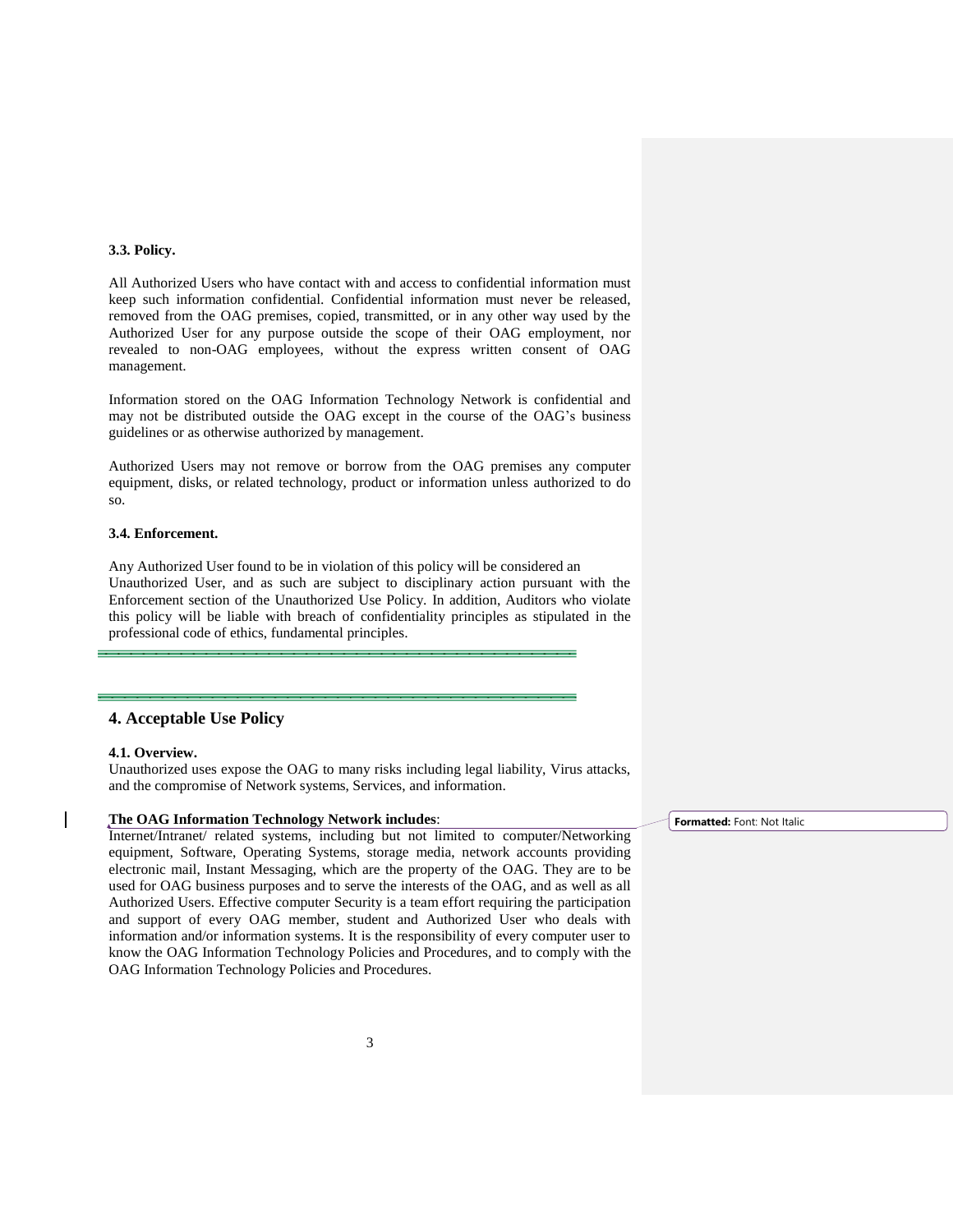#### **4.2. Purpose.**

This policy is intended to protect the OAG, as well as the OAG Students and employees from the consequences of illegal or damaging actions by individuals using the OAG Information Technology Network. This policy describes the Authorized Use of the OAG Information Technology Network and protects the OAG and Authorized Users.

#### **4.3. Scope.**

This policy applies to all persons who work with OAG-owned, third party-owned, or personally-owned computing device that is connected to the OAG Information Technology Network.

# **4.4 Policy**

#### **4.4.1 Specific Restrictions on Use.**

The following categories of use are inappropriate and prohibited:

- 1. **Use that impedes, interferes with, impairs, or otherwise causes harm to the activities of others**. Users must not deny or interfere with or attempt to deny or interfere with service to other users in any way, including by "resource hogging," misusing mailing lists, propagating "chain letters" or virus hoaxes, "spamming" (spreading email or postings widely and without good purpose), or "bombing" (flooding an individual, group, or system with numerous or large email messages). Knowing or reckless distribution of unwanted mail or other unwanted messages is prohibited. Other behavior that may cause excessive network traffic or computing load is also prohibited.
- 2. **Use that is inconsistent with OAG's government body status**. The Office is a government body as such, is subject to specific government laws regarding the use of property, and similar matters. As a result, commercial use of IT Systems for non-office purposes is prohibited.
- 3. **Harassing or offending use**. Display of offensive, sexual, material in the workplace and repeated unwelcome contacts with another is strictly prohibited.
- 4. **Unethical use of IT systems**: Using OAG IT systems in recording, editing, storing or distributing media files including but not limited to music, movies and pornographic materials is strictly prohibited.

**Formatted:** Indent: Left: 0"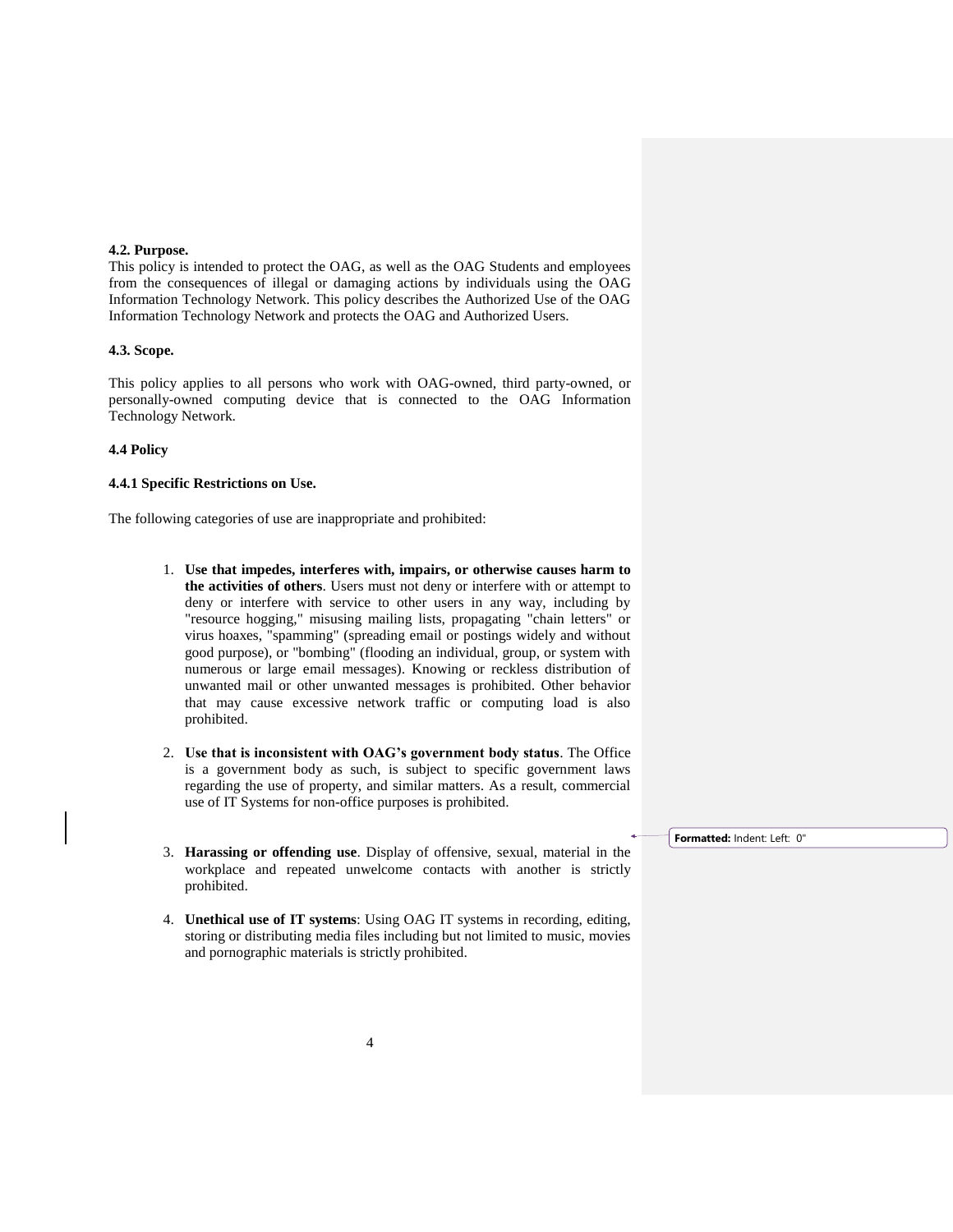- 5. **Use damaging the integrity of OAG or other IT Systems**. This category includes, but is not limited to, the following six activities:
	- a) **Attempts to defeat system security**. Users must not defeat or attempt to defeat any IT System's security – for example, by "cracking" or guessing and applying the identification or password of another User, or compromising room locks. (This provision does not prohibit, however, Systems Administrators from using security scan programs within the scope of their Systems Authority.)
	- b) **Unauthorized access or use**. The office recognizes the importance of preserving the privacy of Users and data stored in IT systems. Users must honor this principle by neither seeking to obtain unauthorized access to IT Systems, nor permitting or assisting any others in doing the same. For example, a non-OAG organization or individual may not use IT Systems without specific authorization. Privately owned computers may be used, but such computers may not be used to access OAG network without specific authorization. Similarly, Users are prohibited from accessing or attempting to access data on IT Systems that they are not authorized to access.

Furthermore, Users must not make or attempt to make any deliberate, unauthorized changes to data on an IT System.

Users must not intercept or attempt to intercept or access data communications not intended for that user, for example, by "unethical" network monitoring.

- c) **Disguised use**. Users must not conceal their identity when using IT Systems, except when the option of anonymous access is explicitly authorized. Users are also prohibited from masked as or impersonating others or otherwise using a false identity.
- d) **Distributing computer viruses**. Users must not knowingly distribute or launch computer viruses, worms, or other rogue programs.
- e) **Modification or removal of data or equipment**. Without specific authorization, Users may not remove or modify any OAG-owned or administered equipment or data from IT Systems.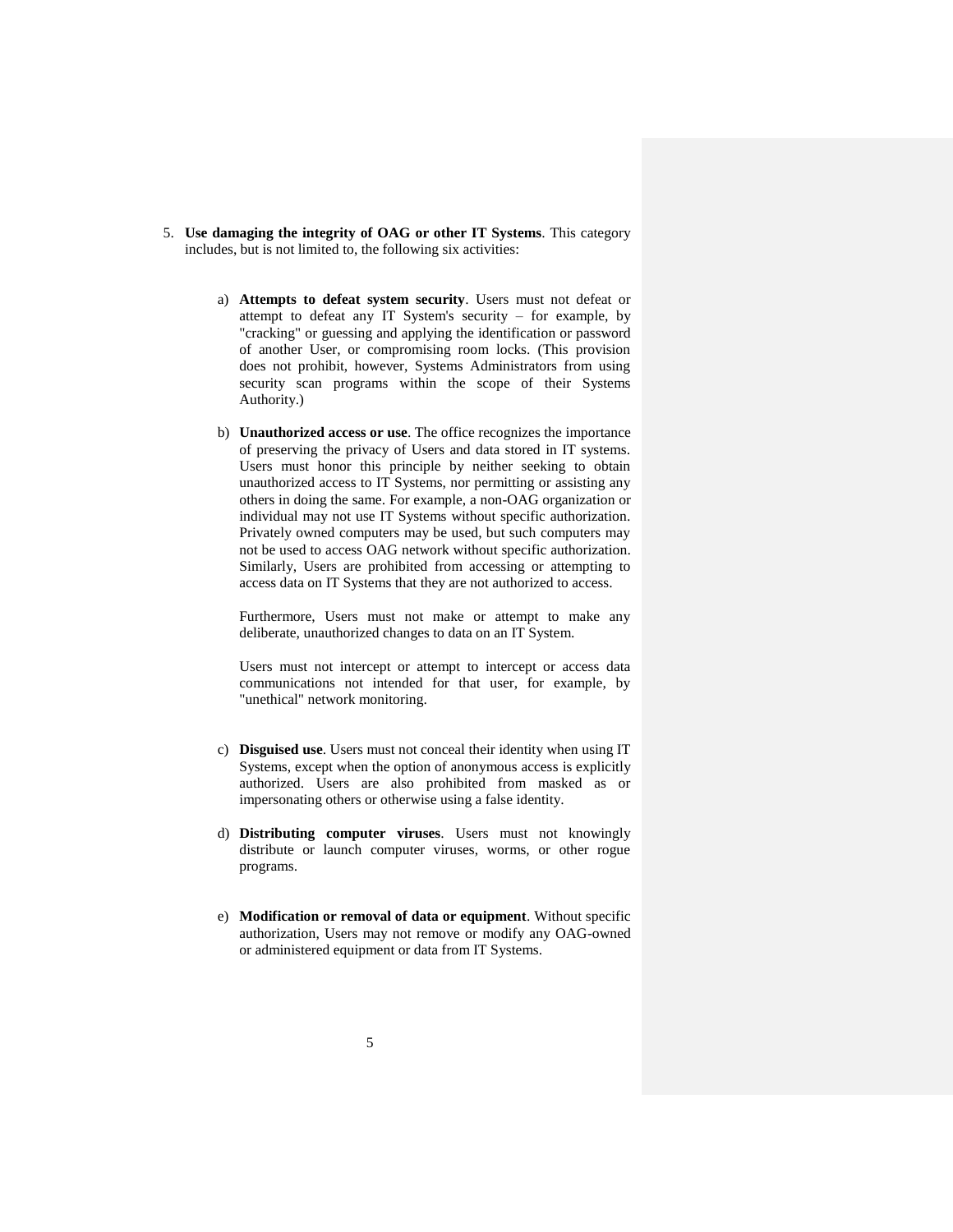- f) **Use of unauthorized devices.** Without specific authorization, Users must not physically or electronically attach any additional device (such as an external disk, printer, or video system) to IT Systems.
- 6. **Use in violation of law**. Illegal use of IT Systems that is, use in violation of civil or criminal law is prohibited.
- 7. **Use in violation of SAI policy**. Use in violation of other SAIs or other regional and international SAI organizations' policies also violate this Authorized Users Policy (AUP). Relevant SAI's policies include, but are not limited to, professional ethical standards and guidelines regarding incidental personal use of IT Systems.
- 8. **Use in violation of external data network policies**. Users must observe all applicable policies of external data networks when using such networks.

# **5. Electronic Communications Policy**

## **1. Overview**

Electronic communications systems that utilize the OAG Information Technology Network are not an open forum, but rather are owned and operated by the OAG to promote teaching and learning, and to conduct official OAG business. Authorized Users may use these systems only within the scope of OAG Information Technology Policies and Procedures. Electronic communication systems include, but are not limited to, all electronic mail and Instant Messaging systems, web content, and Internet access.

## **5.1 Personal Account Responsibility**.

# **5.1.1 Purpose.**

The purpose of this policy is to establish a standard for creation and protection of strong passwords for Authorized Users of information technology resources on the OAG information Technology Network. This policy will also establish the frequency of change for those passwords.

# **5.1.2. Scope.**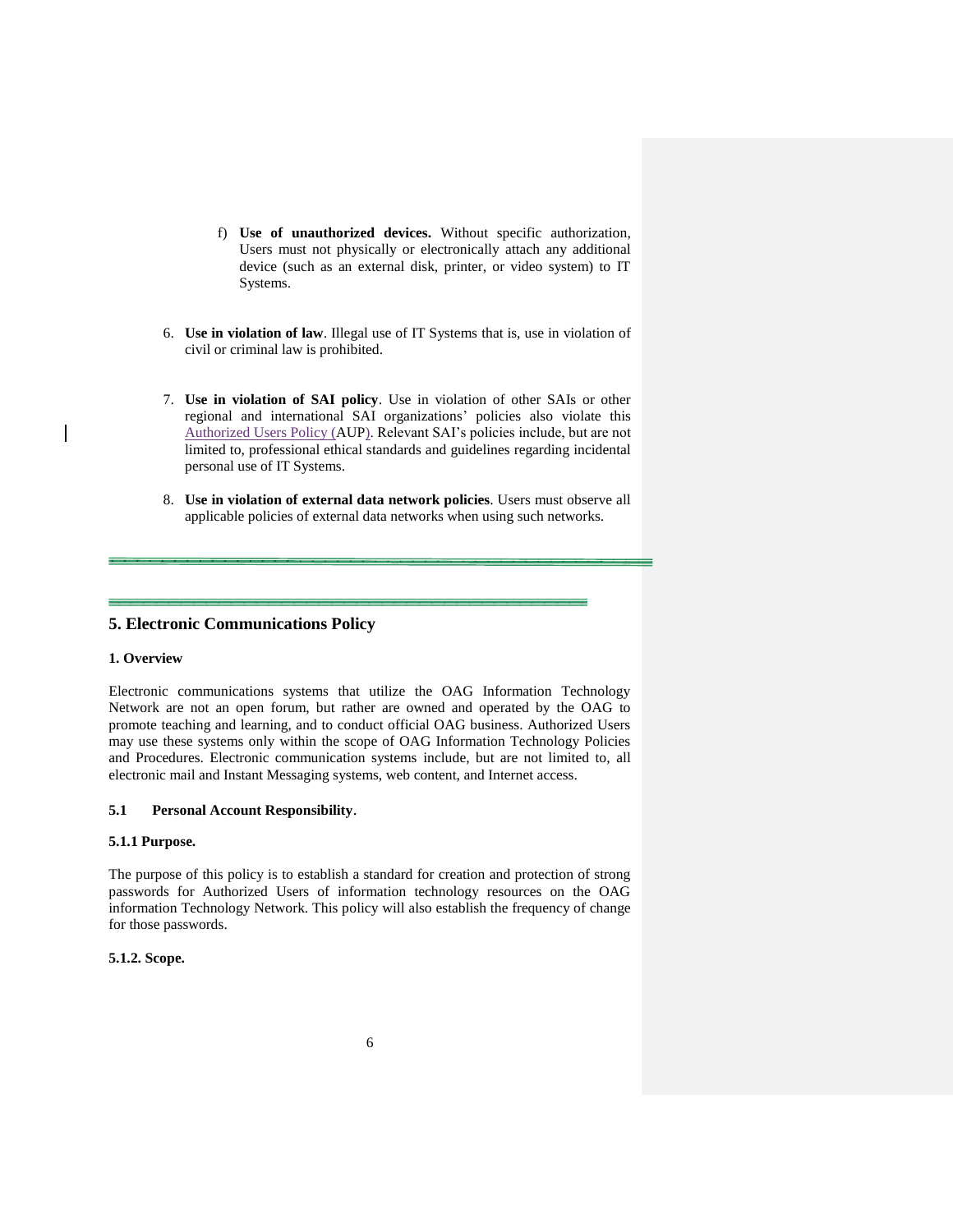The scope of this policy includes all Authorized Users who are responsible for an account (or any form of access that supports or requires a password) on any system that resides at any OAG premises, accesses the OAG Information Technology Network, or stores any non-public OAG information.

# **5.1.3. Policy.**

Users are responsible for maintaining the security of their own IT Systems accounts and passwords. Any User changes of password must follow published guidelines for passwords. Accounts and passwords are normally assigned to single Users and are not to be shared with any other person without authorization by the applicable Systems Administrator. Users are presumed to be responsible for any activity carried out under their IT Systems accounts.

## **5.2 Email and Communications Activities**

#### **5.2.1 Purpose.**

The purpose of this policy is to establish a standard for Authorized OAG email account Users on the OAG information Technology Network.

#### **5.2.2. Scope.**

The scope of this policy includes all Authorized email Users on any system that resides at any OAG premises, using the OAG Information Technology Network. This policy however does not cover personal email accounts outside OAG's domain (examples are yahoo, Gmail, hotmail, etc).

# **5.2.3. Policy.**

The use of e-mails is limited only for official purposes and not for personal gain. Authorized User is not permitted to engage in any of the following activity

1. Sending unsolicited Email messages, including the sending of "junk mail" or other advertising material to individuals who did not specifically request such material (Email SPAM).

2. Any form of harassment via Email, instant messenger, through language, frequency, or size of messages.

4. Solicitation of Email for any other Email address, other than that of the Authorized User's own account, with the intent to harass or to collect replies.

5. Creating or forwarding Chain email, Phishing, or other scams of any type.

6. Use of the OAG's name in any unsolicited Email on behalf of, or to advertise, any service or product without the explicit written permission of the OAG.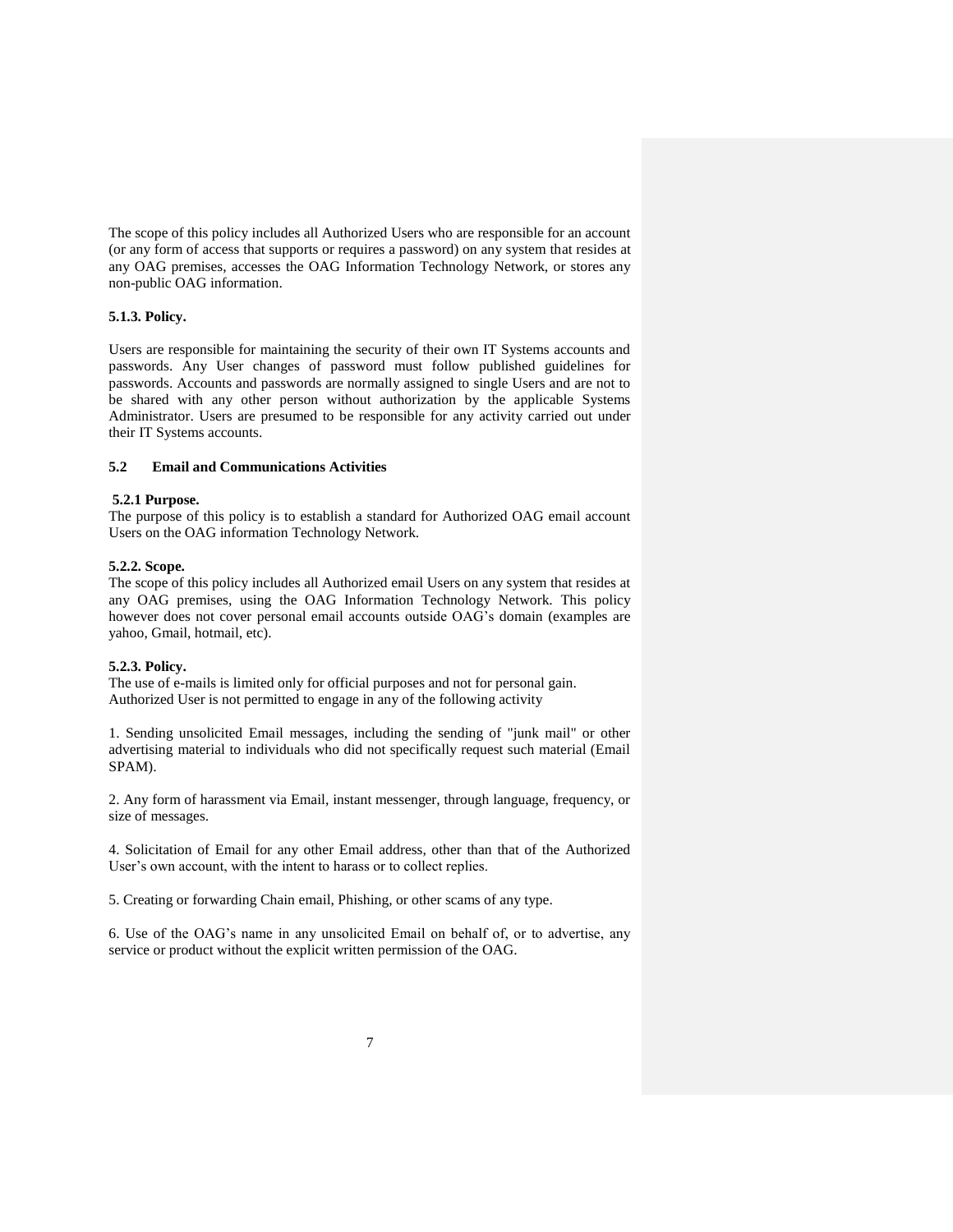7. Posting the same or similar non-business-related messages to large numbers of Usenet newsgroups (newsgroup SPAM).

# **5.3 Use of internet**

## **5.3.1 Purpose.**

The purpose of this policy is to establish a standard for internet service by Authorized Users on the OAG information Technology Network to protect the security of OAG IT systems from Viruses, malicious programs, traffic overload and to protect the integrity of the office.

#### **5.3.2. Scope.**

The scope of this policy includes all Authorized internet Users on any IT system that resides at any OAG premises, using the OAG Information Technology Network.

#### **5.3.3. Policy.**

Internet should be used in accordance to OAG business purpose only. However the office also allows staff a reasonable use of internet for their private purpose, as long as users do not surf in malicious websites or put OAG network in compromise.

The following activities are prohibited without exception

- Staff should not download software from internet without prior approval from IT Personnel
- Unless contents are in line with OAG business, users are not allowed to download or share media files like music and movies, using OAG IT systems
- Display of offensive, sexual, material in the workplace and repeated unwelcome contacts with another
- The use of internet in violation of civil or criminal law

# **5. Enforcement.**

Any Authorized User found to be in violation of this policy will be considered an Unauthorized User, and as such are subject to disciplinary action pursuant with the Enforcement section of the Unauthorized Use Policy

# **6. Physical Security Policy**

#### **6.1. Overview.**

Physical Security means providing environmental safeguards for, and controlling physical access to, equipment and data on the OAG Information Technology Network in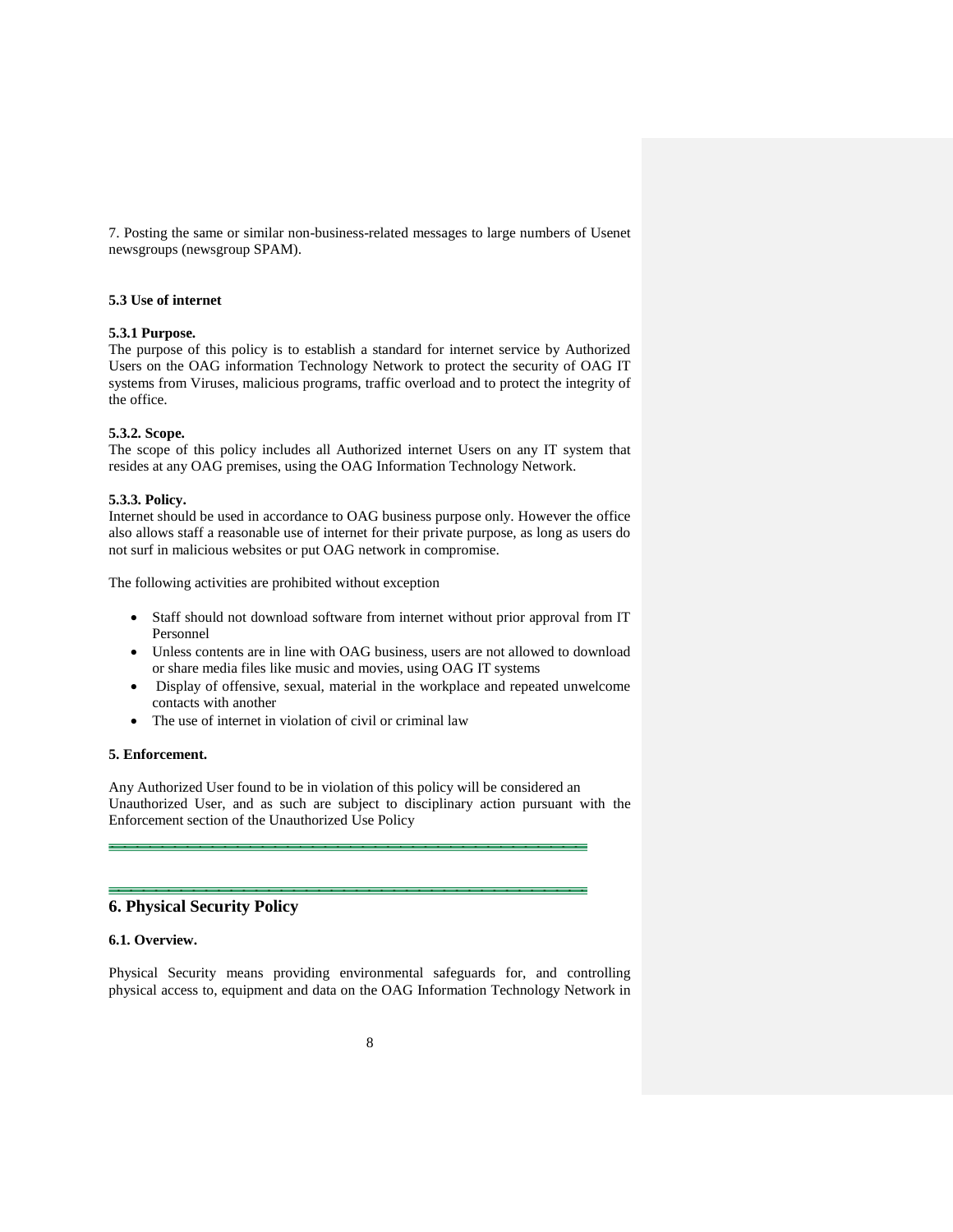order to protect information technology resources from unauthorized Use in terms of both physical Hardware and data perspectives.

# **6.2. Purpose.**

The purpose of this policy is to establish standards for granting, monitoring, and terminating physical access to the OAG Information Technology Network and to protect equipment on the OAG Information Technology Network from environmental factors.

# **6.3. Scope.**

This policy applies to the entire OAG Information Technology Network, including but not limited to computer labs, Network Closets, and the Information Technology Services Network Operations Center.

### **6.4. Policy.**

OAG IT facility is strictly restricted from access by unauthorized users, and all IT operations center (network switches, servers etc) is restricted without exception from access besides staff whose job responsibilities require access to that facility.

## **6.5. Enforcement**.

Any Authorized User found to be in violation of this policy will be considered an Unauthorized User, and as such are subject to disciplinary action pursuant with the Enforcement section of the Unauthorized Use Policy.

# **7. Workstation Configuration Security Policy**

# **7.1. Purpose.**

The purpose of this policy is to establish standards for the base configuration of workstations that are owned or operated by the OAG. Effective implementation of this policy will minimize unauthorized access to the OAG Information Technology Network and other Proprietary Information and technology.

# **7.2. Scope**.

This policy applies to all OAG Information Technology Network workstation equipment owned or operated by the OAG, and to workstations registered under any OAG-owned internal Network domain.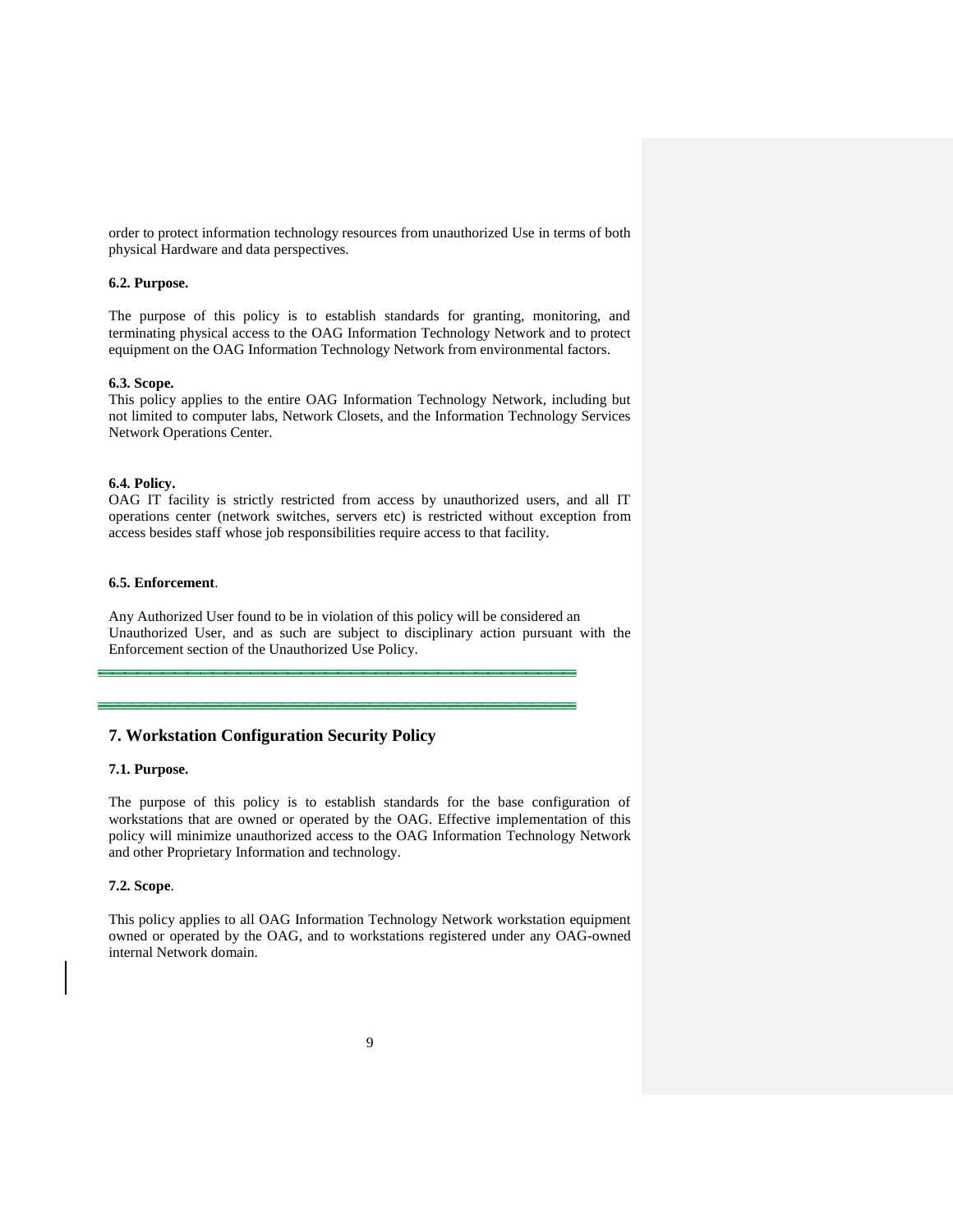# **7.3. Policy.**

# **Ownership and Responsibilities**

All OAG Information Technology Network workstations at the OAG must be the responsibility of an operational group that is responsible for system administration. Approved workstation configuration standards must be established and maintained by the operational group, based on business needs. The operational group must monitor configuration compliance and request special approval for any noted exceptions. The operational group must establish a process for changing the configuration standards, which includes review and approval by appropriate Information system personnel.

### **7.4. Enforcement.**

Any Authorized User found to be in violation of this policy will be considered an Unauthorized User, and as such are subject to disciplinary action pursuant with the Enforcement section of the Unauthorized Use Policy

# **8. Computer Pool Security Policy**

### **8.1. Purpose.**

This policy establishes OAG Information Technology Network Information Security requirements for the OAG Computer pool, to ensure that confidential information and technologies are not compromised, and to ensure that audit Services and other OAG interests are protected from OAG computer pool activities.

#### **8.2. Scope.**

This policy applies to all OAG Computer pools, as well as all Authorized Users who use the OAG Computer pool. All existing and future equipment, which falls under the scope of this policy, must be configured in accordance with the following policy.

# **8.3. Policy.**

OAG computer pool is designed for training purpose, thus the pool should not be part of the overall OAG network where the database and other confidential information is stored.

# **8.4. Enforcement**.

Any Authorized User found to be in violation of this policy will be considered an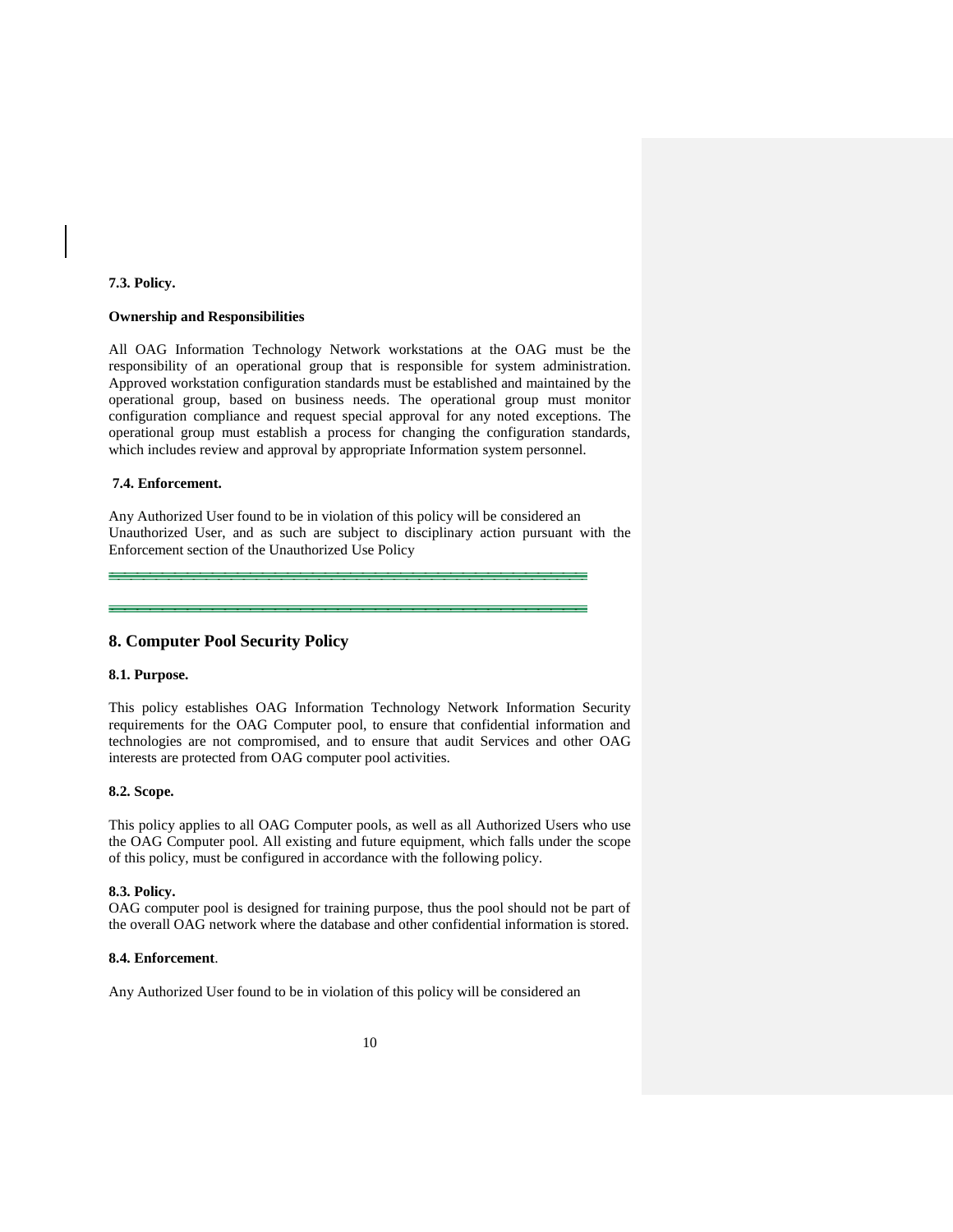Unauthorized User, and as such are subject to disciplinary action pursuant with the Enforcement section of the Unauthorized Use Policy.

# **9. Change Management Policy**

# **9.1. Purpose.**

This policy describes a systematic process to document and manage changes to the OAG Information Technology Network in order to permit effective planning by the OAG information Technology Services to serve the OAG user-base.

# **9.2. Scope**.

This policy applies to all Authorized Users that install, maintain, or operate OAG information technology resources, including, but not limited to: computer Hardware, Software, and Networking devices.

#### **9.3. Policy.**

Any change to any OAG Information Technology Network information technology resource is subject to this policy, and must be performed in compliance with the OAG's Change Management Procedure.

# **9.5. Enforcement.**

Any Authorized User found to be in violation of this policy will be considered an Unauthorized User, and as such are subject to disciplinary action pursuant with the Enforcement section of the Unauthorized Use Policy.

# **10. Information Security Audit Policy**

**10.1. Purpose.**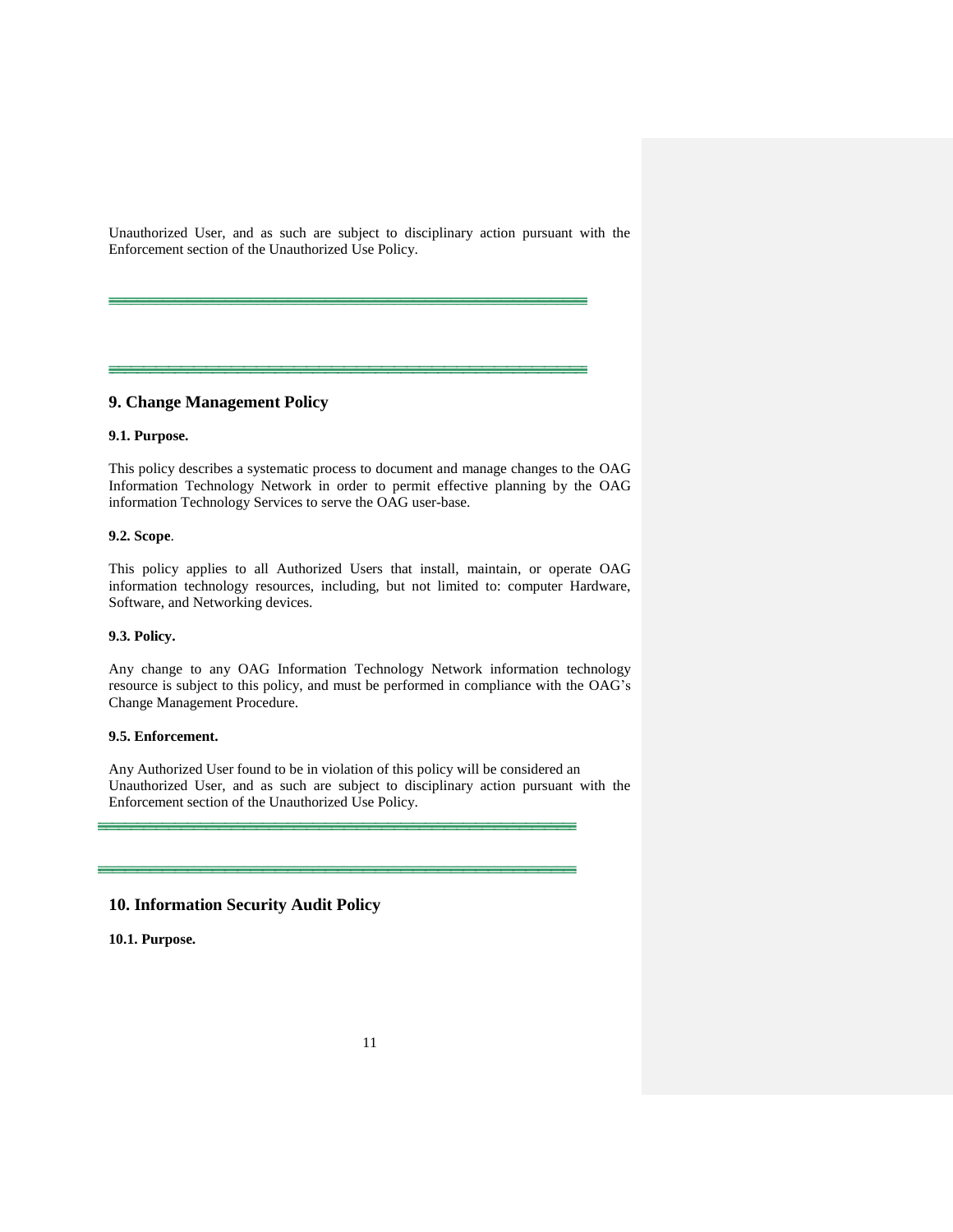Information Security personnel utilize various methods to perform physical and electronic scans of the OAG's Networks and Firewalls, or on any system connected to the OAG Information Technology Network.

Information Security personnel are authorized to conduct audits to:

• Ensure integrity, confidentiality and availability of information and resources

• Investigate possible Security incidents

•Ensure compliance to OAG Information Technology Policies and Procedures documentation

• Monitor Authorized User or system activity where appropriate

# **10.2. Scope**.

This policy covers all computer and communication devices owned or operated by the OAG. This policy also covers any computer and communications device that are connected to the OAG Information Technology Network, but which may not be owned or operated by the OAG. Information Security personnel will not perform Denial of Service or other disruptive activities.

# **10.3. Policy.**

## **10.3.1 Authorization to Audit**

Only Information Security personnel or other specifically authorized parties may audit devices that are owned by the OAG or are connected to the OAG Information Technology Network. Third-party organizations may only perform audits with the explicit written permission of the Information Technology Audit division.

#### **10.3.2 Access**

Information Security personnel shall be granted access to the following in order to effectively perform audits:

• User level or system level access to any computing or communications device

• Access to information (electronic, hardcopy, etc.) that may be produced, transmitted or stored on the OAG Information Technology Network

• Access to work areas (pool, offices, storage areas, etc.)

• Access to interactively monitor and Log traffic on the OAG Information Technology Network

# **10.4. Enforcement.**

Any Authorized User found to be in violation of this policy will be considered an Unauthorized User, and as such are subject to disciplinary action pursuant with the Enforcement section of the Unauthorized Use Policy.

**Formatted:** Font: Not Italic

**Formatted:** Font: Not Italic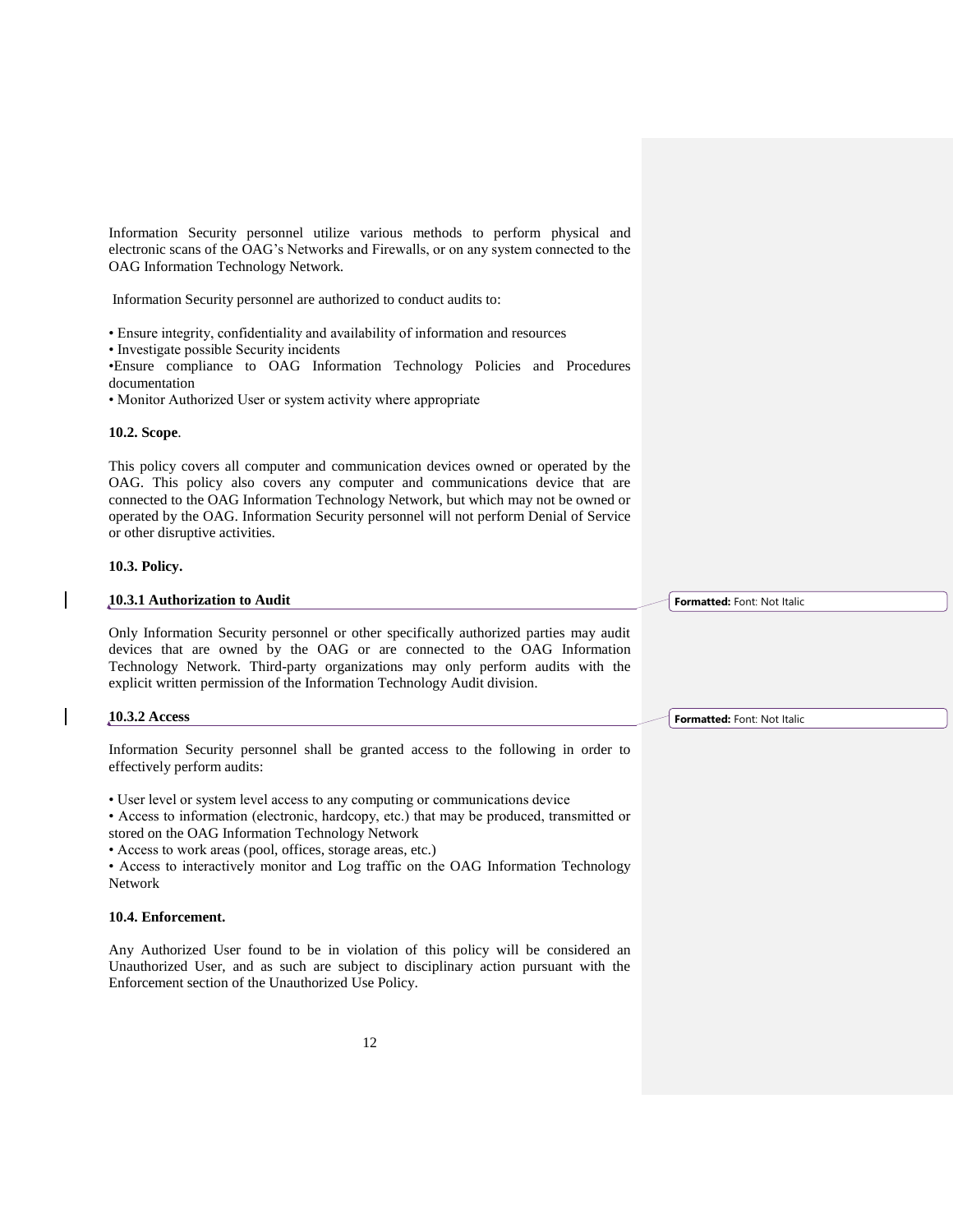# **11. Information assets policy**

## **11.1 Purpose**

The purpose of this policy is to clarify the logical management of data and information stored in OAG IT systems.

# **11.2 Scope**

Information in OAG is classified as:

- 1. Regular Audit Information which includes financial, compliance and performance audits
- 2. Fraud investigation Audit information
- 3. Administrative information
- 4. Other information

This policy governs all information which is part of, or stored in the OAG IT systems.

#### **11.3 Policy:**

Regardless of the source, OAG has the right of ownership for any information stored in OAG IT systems. Authorized OAG staff users may not have access to information outside their authorized limit. The degree of information disclosures to third parties will be decided only by top management.

OAG staff shall not use removable devices such as flash disks as storage media for information owned by the OAG.

# **11.5. Enforcement.**

 $\mathsf{l}$ 

Any Authorized User found to be in violation of this policy will be considered an Unauthorized User, and as such are subject to disciplinary action pursuant with the Enforcement section of the Unauthorized Use Policy.

# **12. IT Purchasing/procuring?, Maintenance and Disposal Policy**

**12.1 IT purchasing policy (Procuring)??**

# **12.1. 1 Purpose**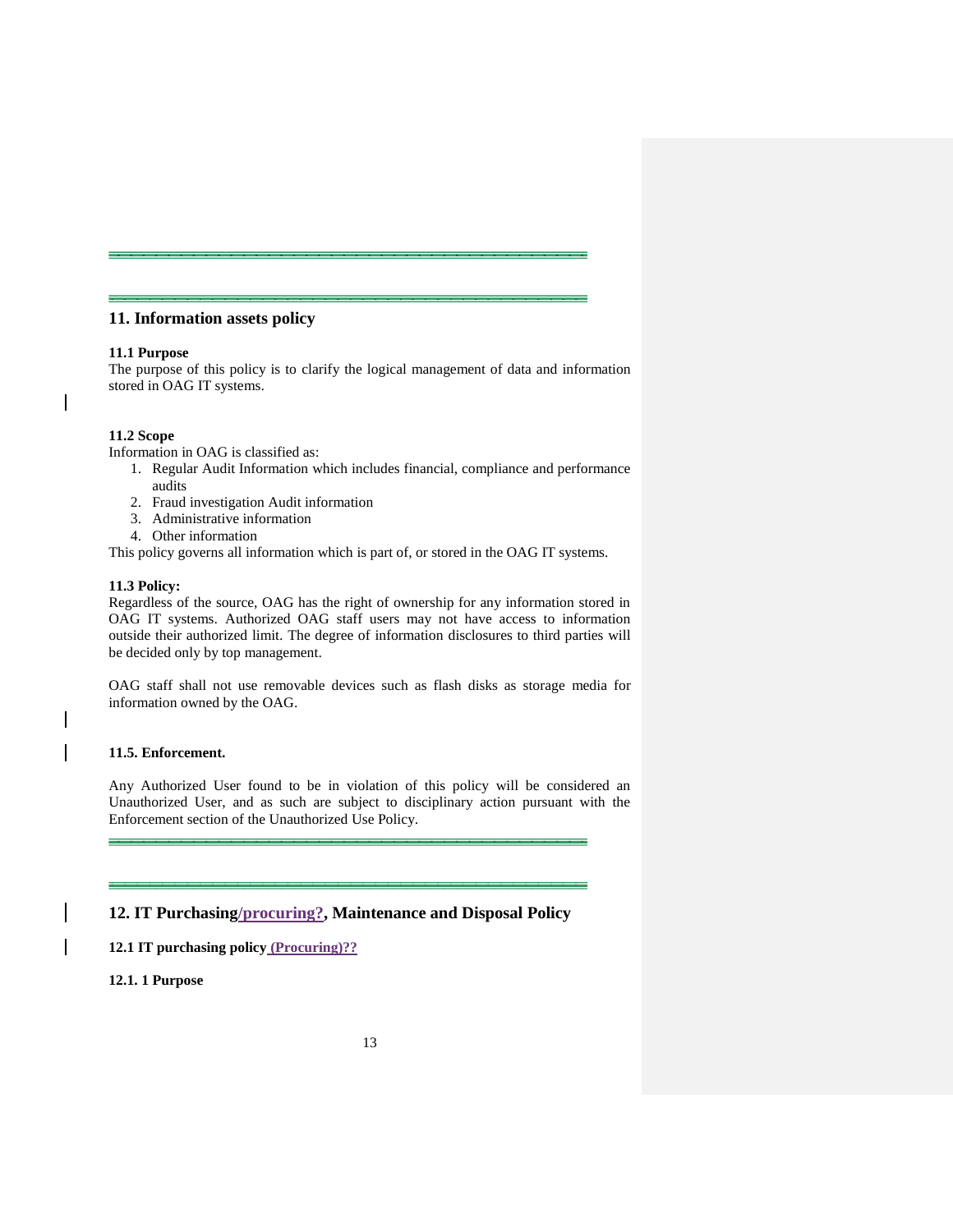The purpose of this policy is to have a clear procedure of IT equipment purchasing/procuring?, maintenance or disposal procedure to protect the office from acquiring, or maintaining unwanted and untimely or low quality equipments.

# **12.1.2. Scope**.

This policy covers all purchases related to Information technology which includes but is not limited to hardware, software, storage media and related accessories, which are acquired through OAG budget, be it recurrent or project budget. The MoF "Procurement Procedures and Poroperty Aadministration" guidelines may override this policy.

# **12.1.3. Policy.**

Subject to the MoF "Procurement Procedures and Peroperty  $\triangle$ administration", the Finance and Administration head has the authority to approve the purchase of any computer hardware, software or related items using the office's budget after IT steering committee has approved the technical details. There is no need approval of the AG?

# **12.1.5. Enforcement.**

Any Authorized User found to be in violation of this policy will be considered an Unauthorized User, and as such are subject to disciplinary action pursuant with the Enforcement section of the Unauthorized Use Policy.

# **12.2 IT Maintenance**

Any IT facility, which may require maintenance, should be referred to OAG IT personnel only. Exposing OAG IT facilities to any external IT experts with out prior authorization of the systems administrator is strictly prohibited. In certain circumstances where OAG IT personnel do not have the necessary knowledge for certain areas of IT management, the office might contract some of the IT functions.

# **12.3 IT disposal policy**

Any IT facility or part damaged, replaced or whatsoever can only be disposed in accordance to the disposal procedures as specified in the rules and regulations in property management of MoF, after prior approval is gained from the IT administrator or IT steering committee.

# **13. IT Management Policy**

**13.1. ICTS Audit Division 13.1.1Purpose**: **Formatted:** Font: Not Italic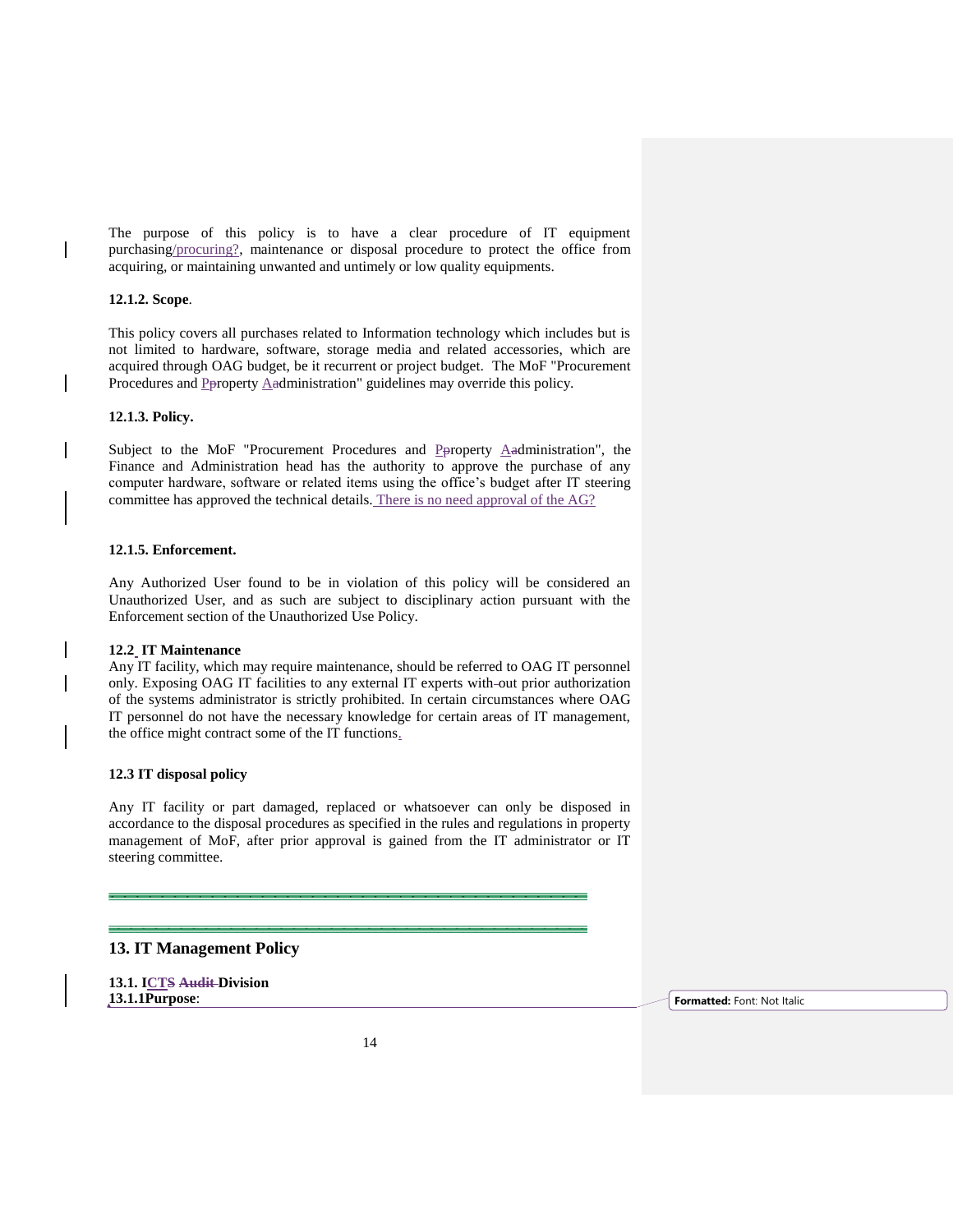The purpose of this policy is to promote sound and effective IT governance in OAG by establishing proper IT management mechanism in the office.

# **13.1.2 Scope**

OAG IT Audit division is a key component in the IT governance process, since it provide the strategic alignment required to fulfill the Office's goals and objectives. The division hasis a mechanism to ensure that the IT function is in harmony with the OAG mission and goals as set out in the strategic plan.

# **13.1.3 Policy**

ICTT audit division is delegated to review and propose for approval of major acquisitions and major IT projects in OAG. For day to day management of the IT systems and IT audit assignments, the division will use the two units under its administration.

# Roles and responsibilities

Some of the basic functions which will be performed by the ICT division typically will include:

- Ensure alignment of IT strategy with the Office's strategy;
- Enhance the understanding and satisfaction with the value of IT investment;
- Promote two way communications between audit and IT.
- Review and propose for approval of major acquisitions;
- Review and propose for approval of major IT projects;
- Review and approval of plans to outsource IT maintenance activities
- Review adequacy and allocation of resources;
- Make decisions with other IT related activities

# **13.2 ICT HR Management**

# **13.2.1 Purpose**

The purpose of this policy is to ensure sufficient IT skills and clear responsibility of IT personnel in the unit.?????

# **13.2.2 Scope**

The scope of this policy is limited within the general "Civil Service Administration" guidelines of the state.????

# **13.2.3 Policy**

IT human resources should have a minimum of three members in each unit or at least one IT professional for every 30 staff members of the OAG, whichever is higher. The Job description of each member should be specified and needs to be properly documented. IT personnel should get sufficient training in their area of expertise to deal with the daily development of technological change.

**Formatted:** Font: Not Italic

**Formatted:** Font: Not Italic

**Formatted:** Font color: Red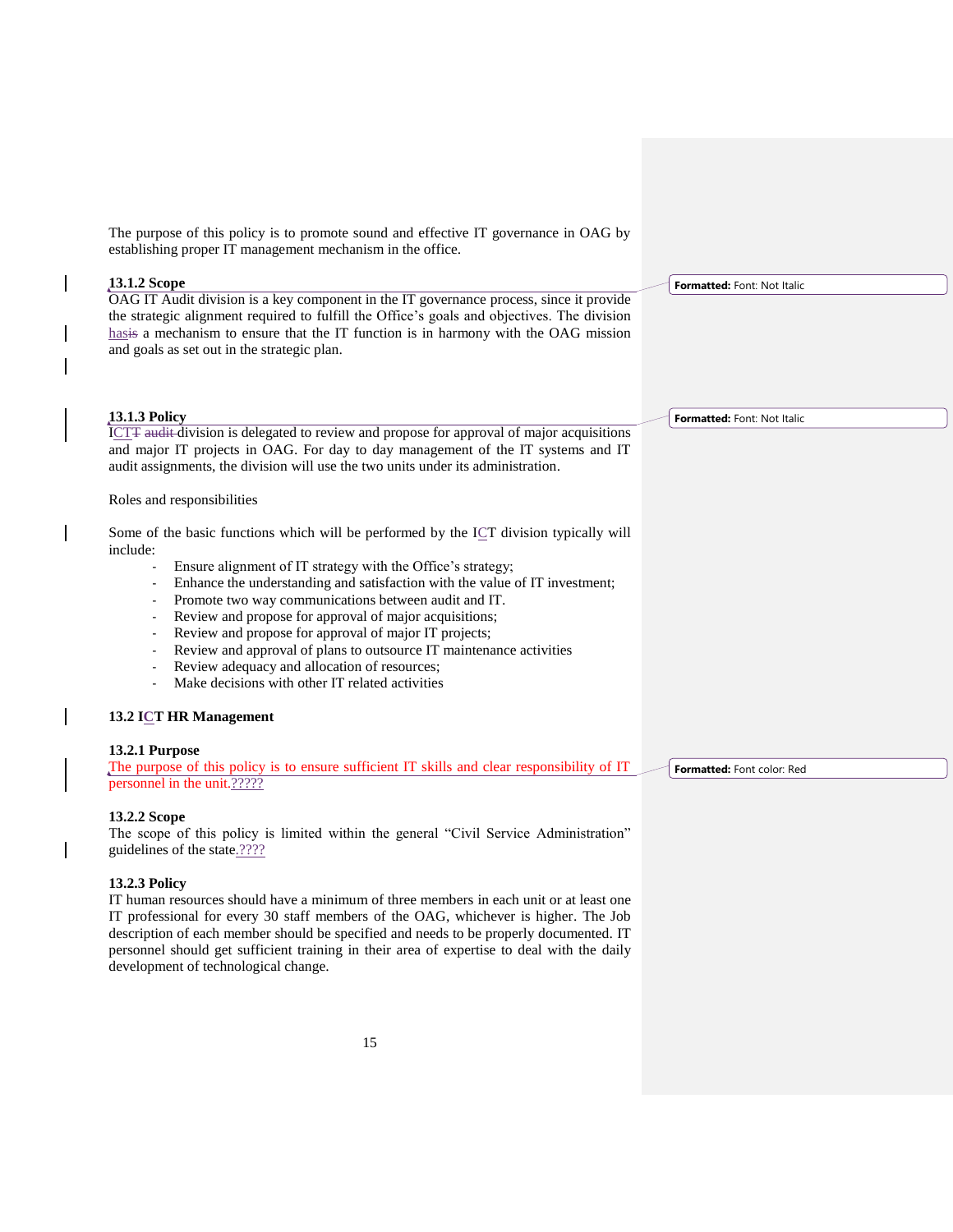# **14. IT Plans Policy**

## **14.1 Purpose**

As IT has a rapid change, proper IT governance needs up to date plans which is flexible to address the rapid technological change in IT systems. The purpose of this Policy is to ensure an Information Technology Infrastructure that promotes the basic missions? of OAG: auditing, training, and administration by safeguarding the office from technological obsolescence that may hinder its basic missions.

# **14.2 Scope:**

IT plans are part of overall strategic and operational plans of OAG. The policy can only address the plans that are designed in the overall strategic plan of the office.

# **14.3 Policy**

# **14.3..1 IT Strategic plan**

The OAG is functioningrunning based on the strategic plan of -2019-2023. Once the office agrees on the future direction for IT, the decisions should be formalized and documented in a plan. The future direction should be agreed by the Auditor General. The IT strategy document is in effect the starting point for any investment in IT as it identifies future changes which have to be budgeted for.

#### **14.3.2 IT operational plan**

The operational plans must support the strategic plans to ensure that the organization achieves the objectives defined in the strategic plans.

3.1.1 OAG should have a maximum of 1 year operational plan for IT

3.1.2 The IT operational plan should be drafted by the IT division

3.1.3 The IT operational plan should be in line with the IT strategic plan of OAG.

3.1.4 IT strategic plan should be revisitedsed at least bi-annually and should be documented properly

# **15. Disaster Recovery Policy**

# **15.1 Purpose**

The purpose of this policy is to ensure continuous operations of OAG, where there is a disaster that may be a threat to the operations of The Office. Disasters can be terminal **Formatted:** Font color: Red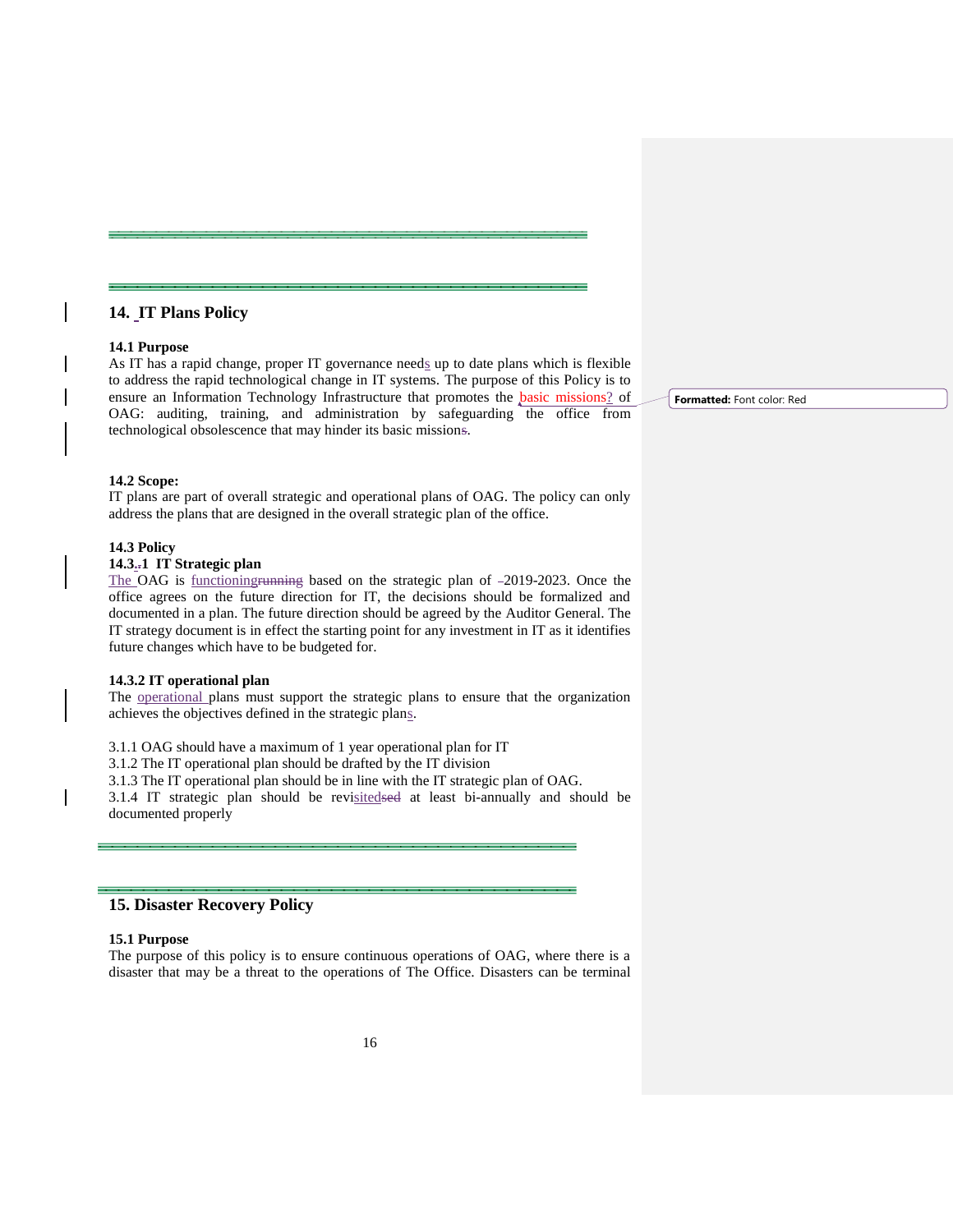such as fire and earthquake or it can be mild that can temporarily disrupt the day to day operations of The Office.

# **15.2 Scope:**

This policy will address all electronic operations, which includes audit files and programs, finance and administration files, official emails etc.

# **15.3 Policy**

**15.3.1 Disaster Recovery Plan:** Disaster recovery plans must be documented and reviewed, and should be updated to address for any change that may be introduced in due course.

**15.3.2 On-site archives:** Information and files should be archived on a weekly basis and backup media should be retained, in a fireproof safe, on-site for operational use.

**15.3.3 Off-site archives:** Backup media will be periodically updated by IT personnel and on a monthly basis should be stored at a suitable off-site location.

**15.3.4 Prioritization of files:** information and files produced by each user will be prioritized by OAG management to determine the priority and sensitivity of each file, and the site of archiving.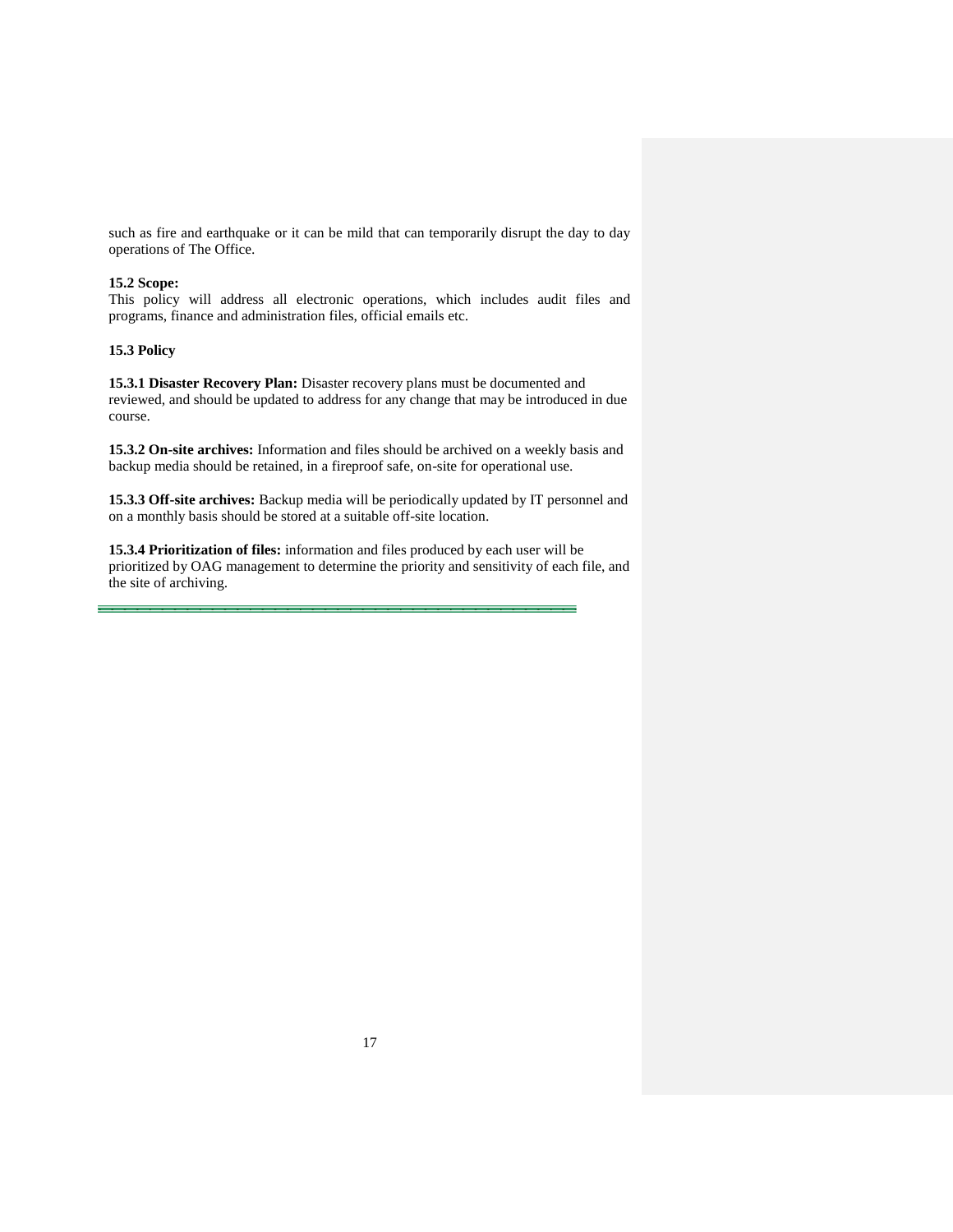# **Appendix A: Defined Terms**

1. *Access Control*: The prevention of Unauthorized Use of a resource, including the prevention of use of a resource in an unauthorized manner.

2 *Authorized Use*: The use of the OAG Information Technology Network by any person who is authorized to do so by the OAG within the limits of that person's authorization, and as described in and permitted by the OAG Information Technology Policies.

3 *Authorized User(s)*: Person(s) authorized by the OAG to use the OAG Information Technology Network including but not limited to Departments, staff, Students, and guests, within the limits of such person's authorization.

*4 Backup*: The process of periodically copying all of the files on a computer's disks onto a magnetic tape or other removable medium.

5 *Chain Email:* A term used to describe Emails that encourage you to forward them on to someone else.

6 *Change Management*: The process of developing a planned approach to change in an organization.

7 *Denial of Service (DoS*): An attack on a computer system or Network that causes a loss of Service to users, typically the loss of Network connectivity and Services by overloading the computational resources of the victim system.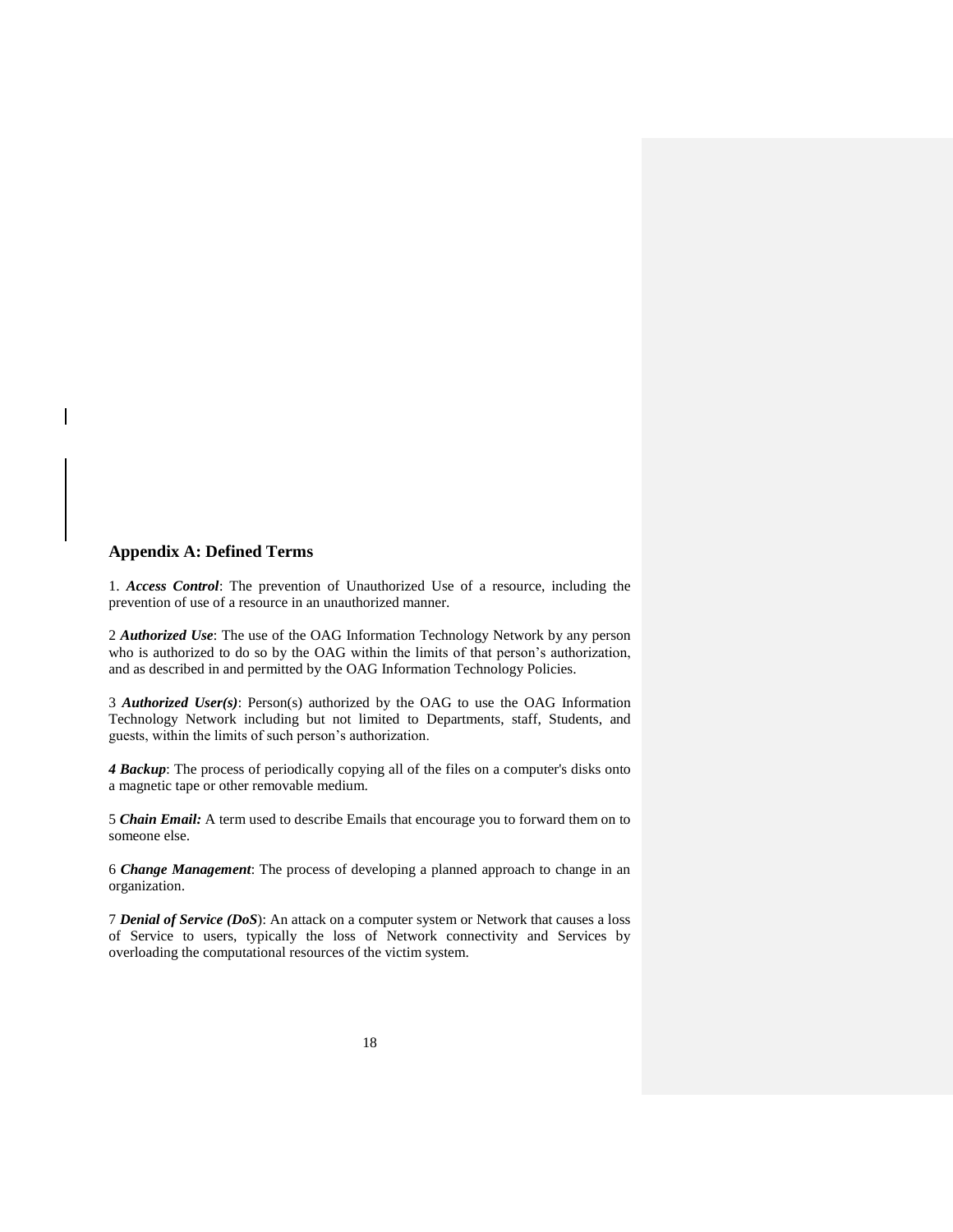8 *Email*: The electronic transmission of information through a mail Protocol such as SMTP.

9. *Firewall:* A piece of Hardware or Software which functions in a Networked environment to prevent some communications forbidden by the Network policy. It has the basic task of preventing intrusion from a connected Network device into other Networked devices.

10. *Forwarded Email*: Email explicitly redirected from one account to another.

11. *Guest User*: Any visitors to the OAG, not including staff, or Students who are properly authorized to use the OAG Information Technology Network.

12. *Hardware:* The physical, touchable, material parts of a computer or other system. The term is used to distinguish these fixed parts of a system from the more changeable Software or data components which it executes, stores, or carries.

13. *Host:* Any computing device attached to a computer Network.

14. *Information Security*: Information Security is the part of Information Technology Services that is responsible for coordinating and overseeing office wide compliance with OAG policies and procedures regarding the confidentiality, integrity, and Security of its information assets.

15. *Instant Messaging*: An on-line communication Service in which conversations happen in real-time and the "on-line status" between users is conveyed such as if a contact is actively using the computer.

16*. Internet:* The publicly available worldwide system of interconnected computer Networks.

17. *Internet Protocol (IP) Address*: A unique number used by machines (usually computers) to refer to each other when sending information through the Internet.

18*. Intranet*: An Intranet is a Network used internally in an organization.

19. *Log*: A chronological record of system activities to enable the reconstruction and examination of the sequence of events and/or changes in an event (also known as an audit trail).

20. *Malicious Software (malware):* Any Software developed for the purpose of doing harm to a computer system.

21. *Mass Emailing*: An Email that is sent to a group of individuals.

22. *Network:* A system for communication among two or more computers.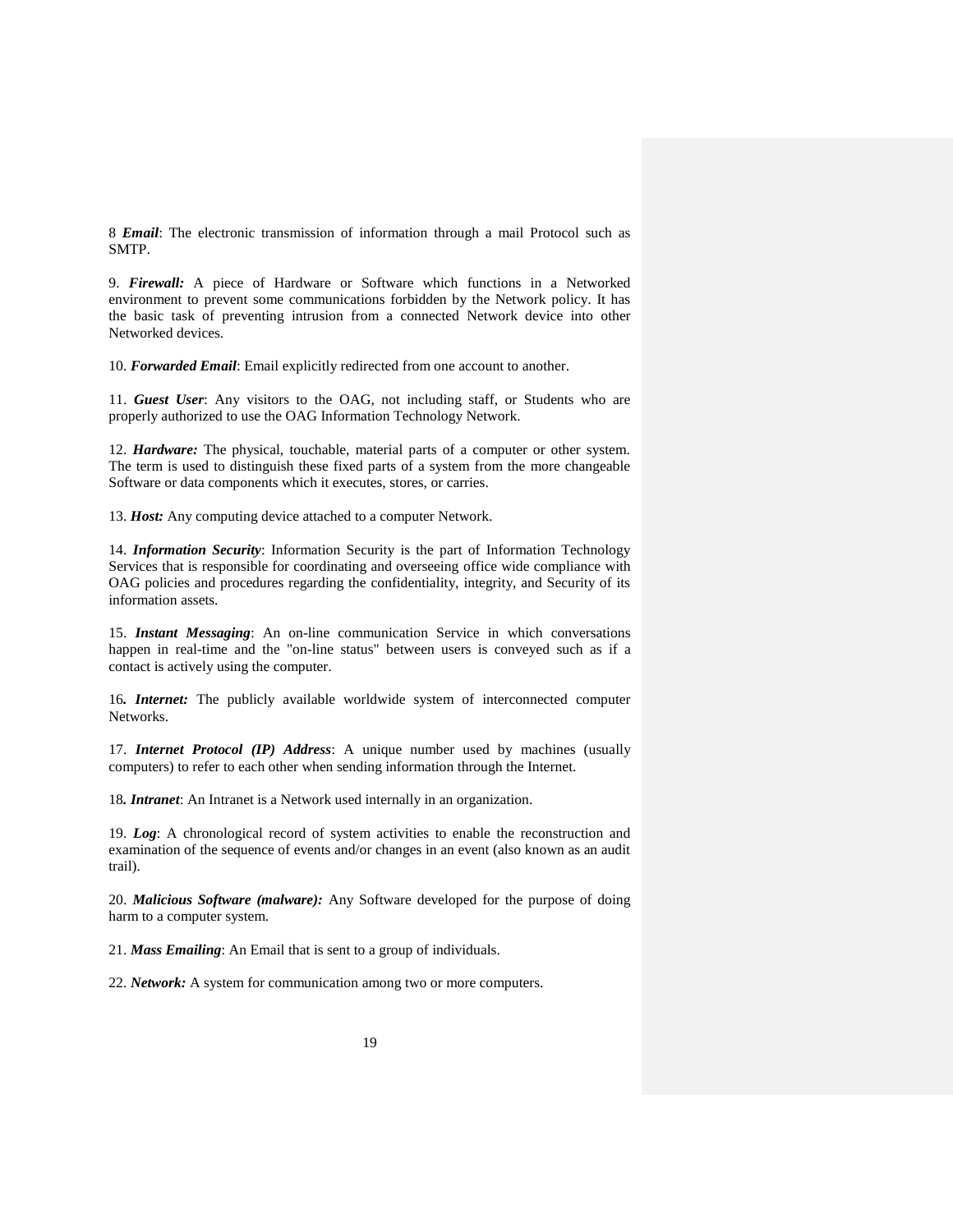23. *Network Closet:* A physically-secured room where production network devices reside.

24. *Network Drive*: A computer storage medium accessible from a Network connection.

25. *Network Sniffing:* The act of watching Internet Protocol packets as they traverse a local Network.

26*. Operating System (OS):* The system Software responsible for the direct control and management of Hardware and basic system operations, as well as running application Software.

27. *Program*: See Software.

28. *Scanning*: Checking for Services presented on Networks, usually as part of a Cracking attempt or computer Security scan.

29. *Security:* The term "Security" is used in the sense of minimizing the Vulnerabilities of assets and resources.

30. *Security Audit*: This function provides monitoring and collection of information about Security-related actions, and subsequent analysis of the information to review Security Policies, controls and procedures.

31. *Security Policy*: A policy is a document that outlines specific requirements or rules that must be met.

32. *Security Standard*: A standard is a collection of system-specific or proceduralspecific requirements that must be met by everyone.

33. *Sensitive Information*: Information is considered sensitive if it can be damaging to OAG or its reputation.

34. *Service*: Work performed (or offered) by a server.

35. *Software:* A loadable set of instructions which determines how the computer will operate autonomously or in reaction to user input, when running.

36. *SPAM:* Unauthorized or unsolicited electronic mailings.

37. *Student(s)*: Person(s) enrolled in at least ACCA class of the OAG.

38. *Surge Protector*: An appliance designed to protect electrical devices from power surges.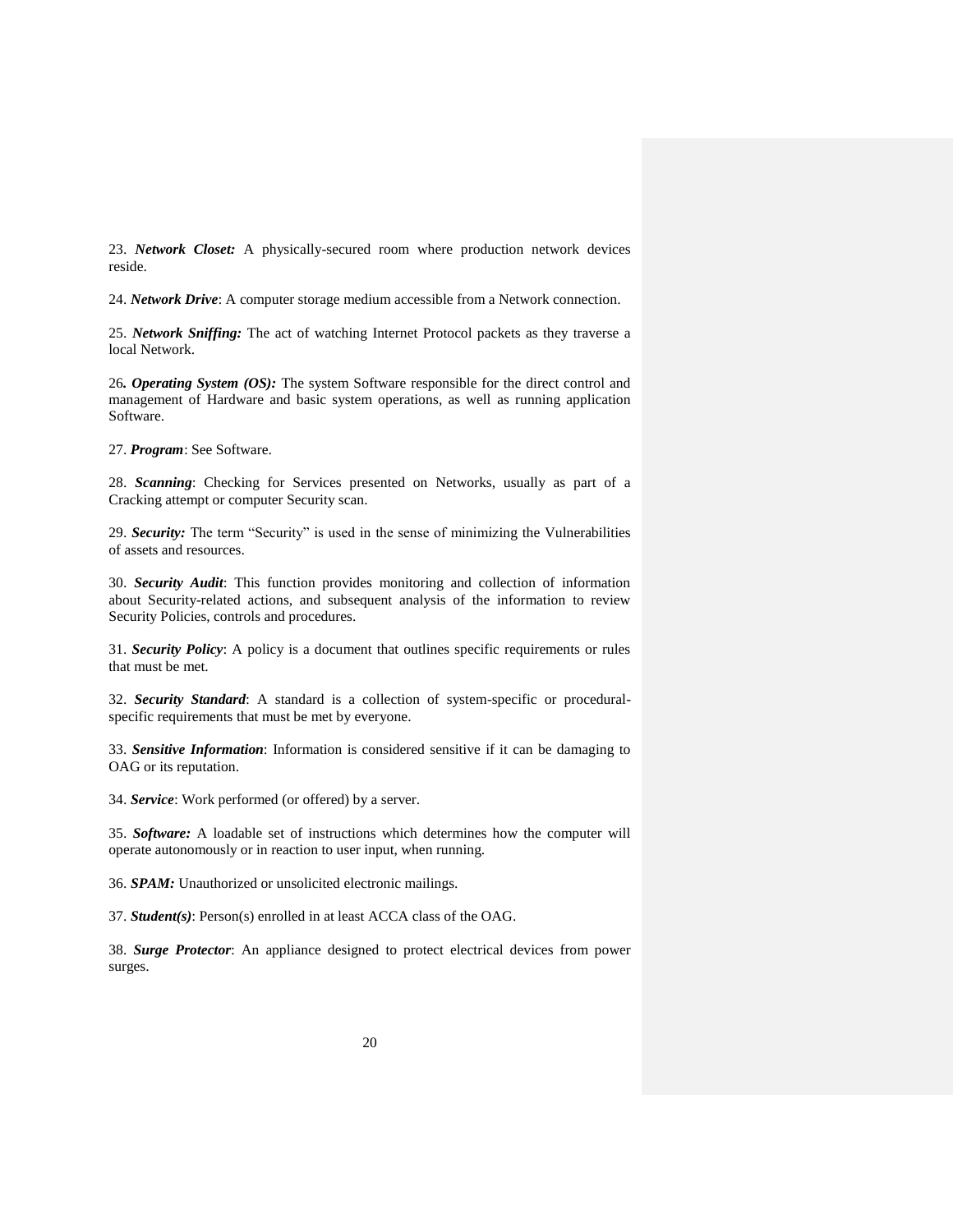39. *Threat*: A potential violation of Security.

40. *Traffic Flooding*: To send an excessive amount of traffic to information technology resource, causing a Denial of Service attack.

41. *Trojan Horse*: Malicious Software that is disguised as legitimate Software.

42. *Unauthorized Disclosure*: The intentional or unintentional revealing of restricted information to people, both inside and outside the OAG, who are not authorized to know that information.

43. *Unauthorized Use*: Use of the OAG Network by Unauthorized Users in violation of the law or in violation of the OAG Information Security Policies and Procedures.

44. *Unauthorized User*s: Use of the OAG Network who are not Authorized Users, or use of the OAG Information Technology Network in violation of the law or in violation of the OAG Information Technology Policies and Procedures.

45. *Uninterrupted Power Supplies (UPS):* A device or system that maintains a continuous supply of electric power.

46. *OAG:* Office of the Auditor General of Eritrea

47. *OAG Change Management System*: System that manages the approval process for any modifications to the OAG Information Technology Network, and that stores documentation for each modification.

48. *OAG Password Management System*: System that stores and manages passwords on the OAG Information Technology Network for all system-level and user-level accounts.

49. *OAG Security Management System*: System that stores information about the OAG Information Technology Network, including but not limited to contact information, Hardware, and Software (for every part of it).

50. *OAG Information Technology Policies*: Policies of the OAG that govern the use of the OAG Information Technology Network, as from time to time amended, all as approved by the Steering committee delegates.

51. *OAG Computer pool* : Collection of publicly accessible OAG computers that are connected to the OAG Information Technology Network, from which Authorized Users can access the OAG Information Technology Network.

52. *OAG Data:* Data that belongs to the OAG that is entered into the OAG Information Technology Network by OAG and other Authorized Users.